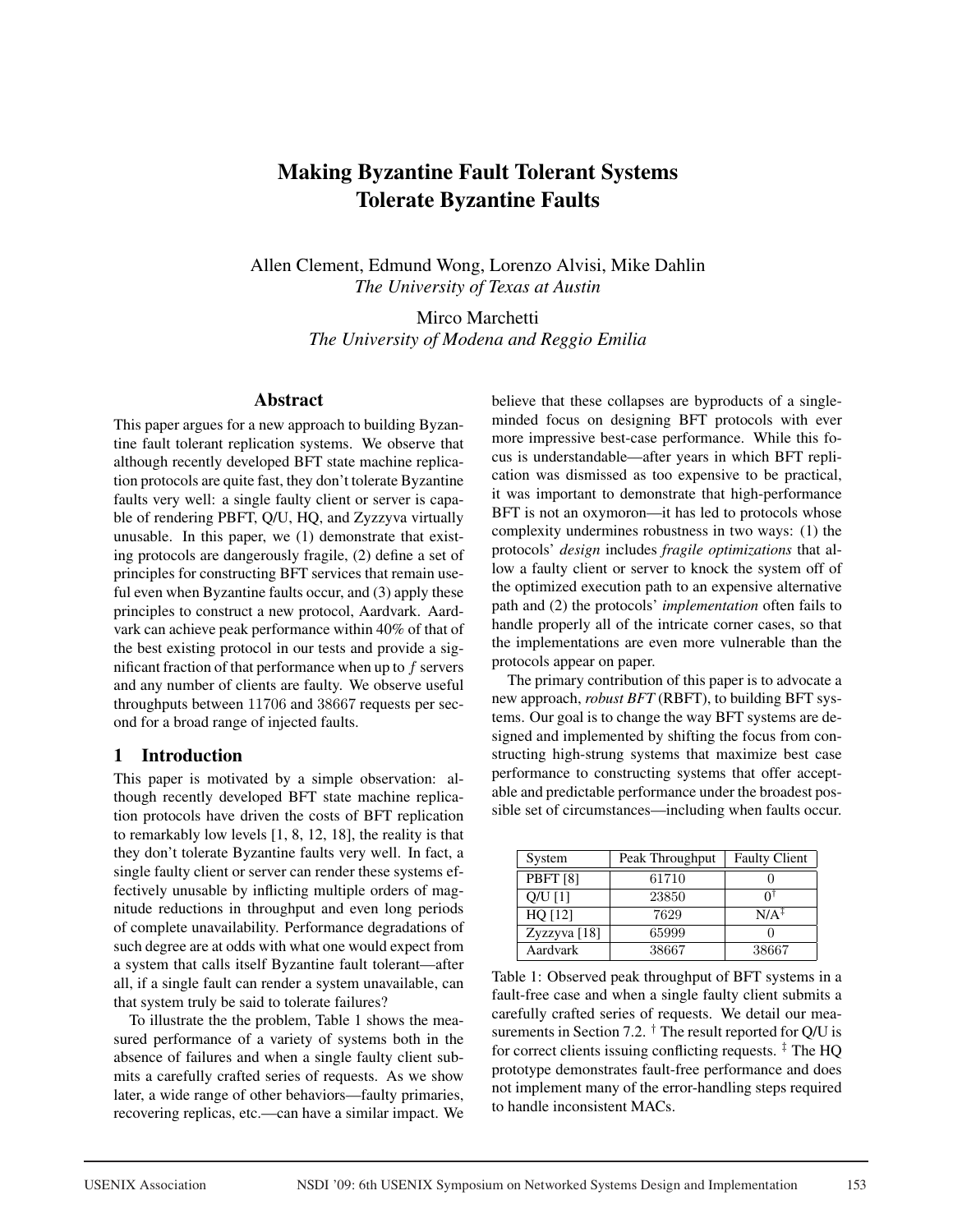RBFT explicitly considers performance during both *gracious* intervals—when the network is synchronous, replicas are timely and fault-free, and clients correct and *uncivil* execution intervals in which network links and correct servers are timely, but up to  $f = \lfloor \frac{n-1}{3} \rfloor$ servers and any number of clients are faulty. The last row of Table 1 shows the performance of Aardvark, an RBFT state machine replication protocol whose design and implementation are guided by this new philosophy.

In some ways, Aardvark is very similar to traditional BFT protocols: clients send requests to a primary who relays requests to the replicas who agree (explicitly or implicitly) on the sequence of requests and the corresponding results—not unlike PBFT [8], High throughput BFT [19], Q/U [1], HQ [12], Zyzzyva [18], ZZ [32], Scrooge [28], etc.

In other ways, Aardvark is very different and challenges conventional wisdom. Aardvark utilizes signatures for authentication, even though, as Castro correctly observes, "eliminating signatures and using MACs instead eliminates the main performance bottleneck in previous systems" [7]. Aardvark performs regular view changes, even though view changes temporarily prevent the system from doing useful work. Aardvark utilizes point to point communication, even though renouncing IP-multicast gives up throughput deliberately.

We reach these counter-intuitive choices by following a simple and systematic approach: without ever compromising safety, we deliberately refocus both the design of the system and the engineering choices involved in its implementation on the stress that failures can impose on performance. In applying this strategy for RBFT to construct Aardvark, we choose an extreme position inspired by maxi-min strategies in game theory [26]: we reject any optimization for gracious executions that can decrease performance during uncivil executions.

Surprisingly, these counter-intuitive choices impose only a modest cost on its peak performance. As Table 1 illustrates, Aardvark sustains peak throughput of 38667 requests/second, which is within 40% of the best performance we measure on the same hardware for four statof-the-art protocols. At the same time, Aardvark's fault tolerance is dramatically improved. For a broad range of client, primary, and server misbehaviors we prove that Aardvark's performance remains within a constant factor of its best case performance. Testing of the prototype shows that these changes significantly improve robustness under a range of injected faults.

Once again, however, the main contribution of this paper is neither the Aardvark protocol nor implementation. It is instead a new approach that can—and we believe should—be applied to the design of other BFT protocols. In particular, we (1) demonstrate that existing protocols and their implementations are fragile, (2) argue that BFT

protocols should be designed and implemented with a focus on robustness, and (3) use Aardvark to demonstrate that the RBFT approach is viable: we gain qualitatively better performance during uncivil intervals at only modest cost to performance during gracious intervals.

In Section 2 we describe our system model and the guarantees appropriate for high assurance systems. In Section 3 we elaborate on the need to rethink Byzantine fault tolerance and identify a set of design principles for RBFT systems. In Section 4 we present a systematic methodology for designing RBFT systems and an overview of Aardvark. In Section 5 we describe in detail the important components of the Aardvark protocol. In Section 6 we present an analysis of Aardvark's expected performance. In Section 7 we present our experimental evaluation. In Section 8 we discuss related work.

# 2 System model

We assume the Byzantine failure model where faulty nodes (servers or clients) can behave arbitrarily [21] and a strong adversary can coordinate faulty nodes to compromise the replicated service. We do, however, assume the adversary cannot break cryptographic techniques like collision-resistant hashing, message authentication codes (MACs), encryption, and signatures. We denote a message X signed by principal p's public key as  $\langle X \rangle_{\sigma_p}$ . We denote a message  $X$  with a MAC appropriate for principals p and r as  $\langle X \rangle_{\mu_{r,p}}$ . We denote a message containing a *MAC authenticator*—an array of MACs appropriate for verification by every replica—as  $\langle X \rangle_{\vec{\mu}_r}$ 

Our model puts no restriction on clients, except that their number be finite: in particular, any number of clients can be arbitrarily faulty. However, the system's safety and liveness properties are guaranteed only if at most  $f = \lfloor \frac{n-1}{3} \rfloor$  servers are faulty.

Finally, we assume an asynchronous network where *synchronous intervals*, during which messages are delivered with a bounded delay, occur infinitely often.

Definition 1 (Synchronous interval). *During a synchronous interval any message sent between correct processes is delivered within a bounded delay* T *if the sender retransmits according to some schedule until it is delivered.*

# 3 Recasting the problem

The foundation of modern BFT state machine replication rests on an impossibility result and on two principles that assist us in dealing with it. The impossibility result, of course, is FLP [13], which states that no solution to consensus can be both safe and live in an asynchronous systems if nodes can fail. The two principles, first applied by Lamport to his Paxos protocol [20], are at the core of Castro and Liskov's seminal work on PBFT [7]. The first states that synchrony must not be needed for safety: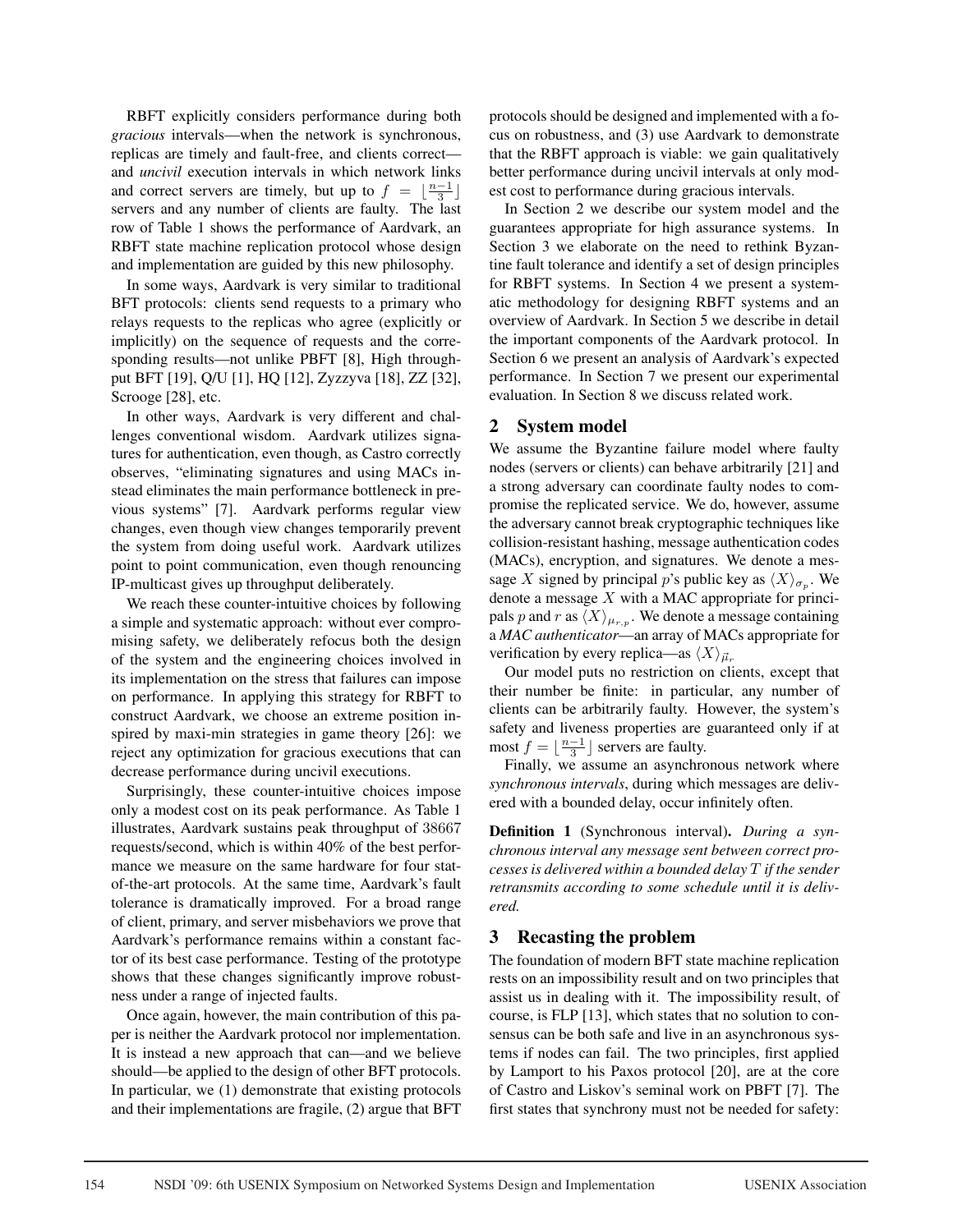as long as a threshold of faulty servers is not exceeded, the replicated service must always produce linearizable executions, independent of whether the network loses, reorders, or arbitrarily delays messages. The second recognizes, given FLP, that synchrony must play a role in liveness: clients are guaranteed to receive replies to their requests only during intervals in which messages sent to correct nodes are received within some fixed (but potentially unknown) time interval from when they are sent.

Within these boundaries, the engineering of BFT protocols has embraced Lampson's well-known recommendation: "Handle normal and worst case separately as a rule because the requirements for the two are quite different. The normal case must be fast. The worst case must make some progress" [22]. Ever since PBFT, the design of BFT systems has then followed a predictable pattern: first, characterize what defines the normal (common) case; then, pull out all the stops to make the system perform well for that case. While different systems don't completely agree on what defines the common case [16], on one point they are unanimous: the common case includes only *gracious executions*, defined as follows:

Definition 2 (Gracious execution). *An execution is gracious iff (a) the execution is synchronous with some implementation-dependent short bound on message delay and (b) all clients and servers behave correctly.*

The results of this approach continue to be spectacular. Since Zyzzyva last year reported a throughput of over 85,000 null requests per second [18], several new protocols have further improved on that mark [16, 28].

Despite these impressive results, we argue that a single minded focus on aggressively tuning BFT systems for the best case of gracious execution, a practice that we have engaged in with relish [18], is increasingly misguided, dangerous, and even futile.

It is misguided, because it encourages the design and implementation of systems that fail to deliver on their basic promise: to tolerate Byzantine faults. While providing impressive throughput during gracious executions, today's high-performance BFT systems are content to guaranteeing weak liveness guarantees (e.g. "eventual progress") in the presence of Byzantine failures. Unfortunately, as we previewed in Figure 1 and show in detail in Section 7.2, these guarantees are weak indeed. Although current BFT systems can *survive* Byzantine faults without compromising safety, we contend that a system that can be made completely unavailable by a simple Byzantine failure can hardly be said to *tolerate* Byzantine faults.

It is dangerous, because it encourages *fragile optimizations*. Fragile optimizations are harmful in two ways. First, as we will see in Section 7.2, they make it easier for a faulty client or server to knock the system off its hard-won optimized execution path and enter an alternative, much more expensive one. Second, they weigh down the system with subtle corner cases, increasing the likelihood of buggy or incomplete implementations.

It is (increasingly) futile, because the race to optimize common case performance has reached a point of diminishing return where many services' peak demands are already far under the best-case throughput offered by existing BFT replication protocols. For such systems, *good enough is good enough*, and further improvements in best case agreement throughput will have little effect on endto-end system performance.

In our view, a BFT system fulfills its obligations when it provides acceptable and dependable performance across the broadest possible set of executions, including executions with Byzantine clients and servers. In particular, the temptation of fragile optimizations should be resisted: a BFT system should be designed around an execution path that has three properties: (1) it provides acceptable performance, (2) it is easy to implement, and (3) it is robust against Byzantine attempts to push the system away from it. Optimizations for the common case should be accepted only as long as they don't endanger these properties.

FLP tells us that we cannot guarantee liveness in an asynchronous environment. This is no excuse to cling to gracious executions only. In particular, there is no theoretical reason why BFT systems should not be expected to perform well in what we call *uncivil executions*:

Definition 3 (Uncivil execution). *An execution is* u*ncivil iff (a) the execution is synchronous with some implementation-dependent short bound on message delay, (b) up to* f *servers and an arbitrary number of clients are Byzantine, and (c) all remaining clients and servers are correct.*

Hence, we propose to build RBFT systems that provide adequate performance during uncivil executions. Although we recognize that this approach is likely to reduce the best case performance, we believe that for a BFT system a limited reduction in peak throughput is preferable to the devastating loss of availability that we report in Figure 1 and Section 7.2.

Increased robustness may come at effectively no additional cost as long as a service's peak demand is below the throughput achievable through RBFT design: as a data point, our Aardvark prototype reaches a peak throughput of 38667 req/s.

Similarly, when systems have other bottlenecks, Amdahl's law limits the impact of changing the performance of agreement. For example, we report in Section 7 that PBFT can execute almost 62,000 null requests per second, suggesting that agreement consumes  $16.1 \mu s$  per request. If, rather than a null service, we replicate a service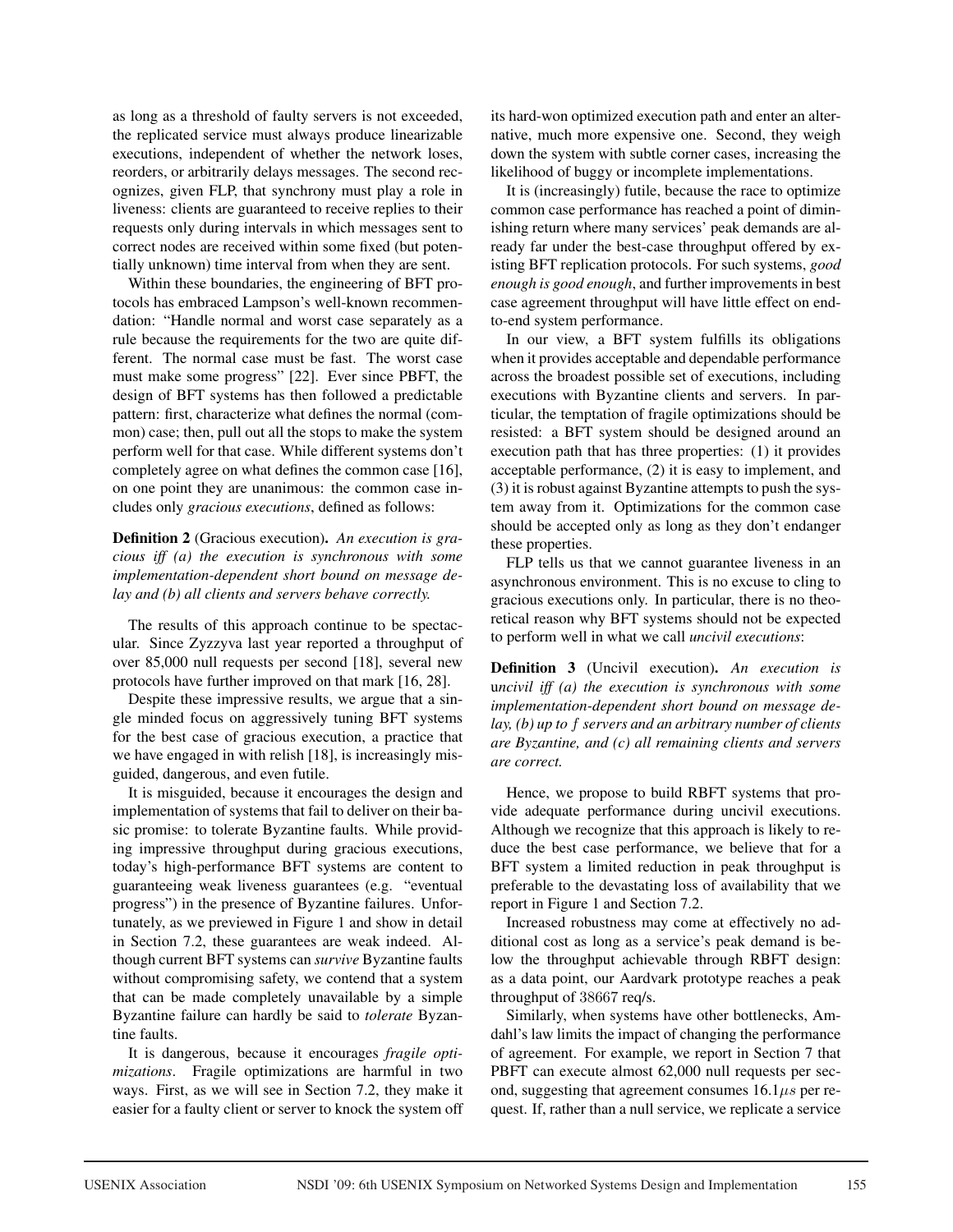for which executing an average request consumes  $100\mu s$ of processing time, then peak throughput with PBFT settles to about 8613 requests per second. For the same service, a protocol with twice the agreement overhead of PBFT (i.e., 32.2*µs* per request), would still achieve peak throughput of about 7564 requests/second: in this hypothetical example, doubling agreement overhead would reduce peak end-to-end throughput by about 12%.

# 4 Aardvark: RBFT in action

Aardvark is a new BFT system designed and implemented to be robust to failures. The Aardvark protocol consists of 3 stages: client request transmission, replica agreement, and primary view change. This is the same basic structure of PBFT [8] and its direct descendants [4, 18, 19, 33, 32], but revisited with the goal of achieving an execution path that satisfies the properties outlined in the previous section: acceptable performance, ease of implementation, and robustness against Byzantine disruptions. To avoid the pitfalls of fragile optimizations, we focus at each stage of the protocol on how faulty nodes, by varying both the nature and the rate of their actions and omissions, can limit the ability of correct nodes to perform in a timely fashion what the protocol requires of them. This systematic methodology leads us to the three main design differences between Aardvark and previous BFT systems: (1) signed client requests, (2) resource isolation, and (3) regular view changes.

Signed client requests. Aardvark clients use digital signatures to authenticate their requests. Digital signatures provide non-repudiation and ensure that all correct replicas make identical decisions about the validity of each client request, eliminating a number of expensive and tricky corner cases found in existing protocols that make use of weaker (though faster) message authentication code (MAC) authenticators [7] to authenticate client requests. The difficulty with utilizing MAC authenticators is that they do not provide the non-repudiation property of digital signatures—one node validating a MAC authenticator does not guarantee that any other nodes will validate that same authenticator [2].

As we mentioned in the Introduction, digital signatures are generally seen as too expensive to use. Aardvark uses them only for client requests where it is possible to push the expensive act of generating the signature onto the client while leaving the servers with the less expensive verification operation. Primary-to-replica, replica-to-replica, and replica-to-client communication rely on MAC authenticators. The quorum-driven nature of server-initiated communication ensures that a single faulty replica is unable to force the system into undesirable execution paths.

Because of the additional costs associated with verifying signatures in place of MACs, Aardvark must guard



Figure 1: Physical network in Aardvark.

against new denial-of-service attacks where the system receives a large numbers of requests with signatures that need to be verified. Our implementation limits the number of signature verifications a client can inflict on the system by (1) utilizing a hybrid MAC-signature construct to put a hard limit on the number of *faulty* signature verifications a client can inflict on the system and (2) forcing a client to complete one request before issuing the next.

Resource isolation. The Aardvark prototype implementation explicitly isolates network and computational resources.

As illustrated by Fig. 1, Aardvark uses separate network interface controllers (NICs) and wires to connect each pair of replicas. This step prevents a faulty server from interfering with the timely delivery of messages from good servers, as happened when a single broken NIC shut down the immigration system at the Los Angeles International Airport [9]. It also allows a node to defend itself against brute force denial of service attacks by disabling the offending NIC. However, using physically separate NICs for communication between each pair of servers incurs a performance hit, as Aardvark can no longer use hardware multicast to optimize all-to-all communication.

As Figure 2 shows, Aardvark uses separate work queues for processing messages from clients and individual replicas. Employing a separate queue for client requests prevents client traffic from drowning out the replica-to-replica communications required for the system to make progress. Similarly, employing a separate queue for each replica allows Aardvark to schedule message processing fairly, ensuring that a replica is able to efficiently gather the quorums it needs to make progress. Aardvark can also easily leverage separate hardware threads to process incoming client and replica requests. Taking advantage of hardware parallelism allows Aardvark to reclaim part of the costs paid to verify signatures on client requests.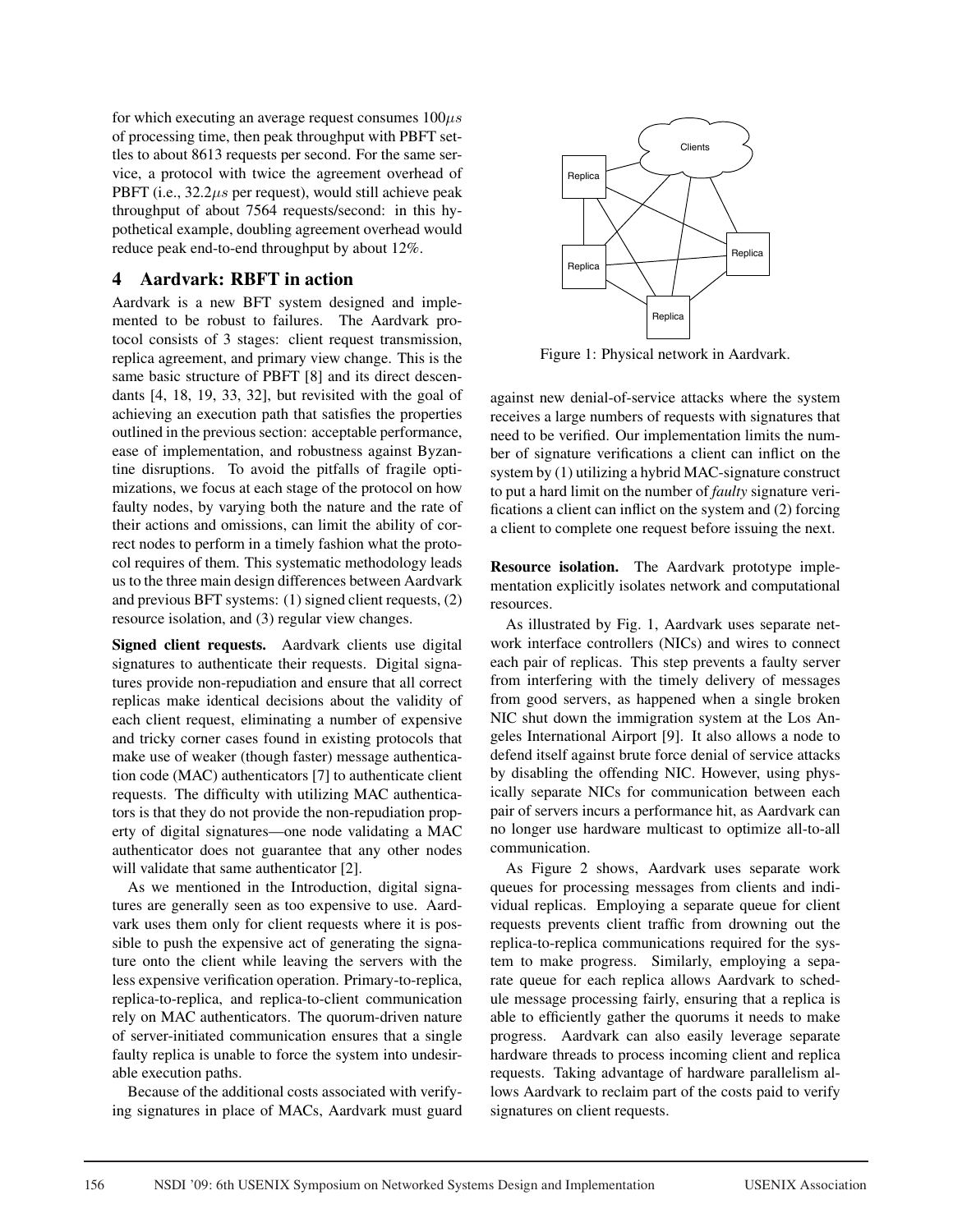

Figure 2: Architecture of a single replica. The replica utilizes a separate NIC for communicating with each other replica and a final NIC to communicate with the collection of clients. Messages from each NIC are placed on separate worker queues.

We use simple brute force techniques for resource scheduling. One could consider network-level scheduling techniques rather than distinct NICs in order to isolate network traffic and/or allow rate-limited multicast. Our goal is to make Aardvark as simple as possible, so we leave exploration of these techniques and optimizations for future work.

Regular view changes. To prevent a primary from achieving tenure and exerting absolute control on system throughput, Aardvark invokes the view change operation on a regular basis. Replicas monitor the performance of the current primary, slowly raising the level of minimal acceptable throughput. If the current primary fails to provide the required throughput, replicas initiate a view change.

The key properties of this technique are:

- 1. During uncivil intervals, system throughput remains high even when replicas are faulty. Since a primary maintains its position only if it achieves some increasing level of throughput, Aardvark bounds throughput degradation caused by a faulty primary by either forcing the primary to be fast or selecting a new primary.
- 2. As in prior systems, eventual progress is guaranteed when the system is eventually synchronous.

Previous systems have treated view change as an option of last resort that should only be used in desperate situations to avoid letting throughput drop to zero. However, although the phrase "view change" carries connotations of a complex and expensive protocol, in reality the cost of a view change is similar to the regular cost of agreement. Performing view changes regularly introduces short periods of time during which new requests are not being processed, but the benefits of evicting a



misbehaving primary outweigh the periodic costs associated with performing view changes.

# 5 Protocol description

Figure 3 shows the agreement phase communication pattern that Aardvark shares with PBFT. Variants of this pattern are employed in other recent BFT RSM protocols [1, 12, 16, 18, 28, 32, 33], and we believe that, just as Aardvark illustrates how to adapt PBFT via RBFT system design, new Robust BFT systems based on these other protocols can and should be constructed. We organize the following discussion around the numbered steps of the communication pattern of Figure 3.

#### 5.1 Client request transmission

The fundamental challenge in transmitting client requests is ensuring that, upon receiving a client request, every replica comes to the same conclusion about the authenticity of the request. We ensure this property by having clients sign requests.

To guard against denial of service, we break the processing of a client request into a sequence of increasingly expensive steps. Each step serves as a filter, so that more expensive steps are performed less often. For instance, we ask clients to include also a MAC on their signed requests and have replicas verify only the signature of those requests whose MAC checks out. Additionally, Aardvark explicitly dedicates a single NIC to handling incoming client requests so that incoming client traffic does not interfere with replica-to-replica communication.

# 5.1.1 Protocol Description

The steps taken by an Aardvark replica to authenticate a client request follow.

# 1. Client sends a request to a replica.

A client  $c$  requests an operation  $o$  be performed by the replicated state machine by sending a request message  $\langle \langle \text{REQUEST}, o, s, c \rangle_{\sigma_c}, c \rangle_{\mu_{c,p}}$  to the replica p it believes to be the primary. If the client does not receive a timely response to that request, then the client retransmits the request  $\langle \langle \text{REQUEST}, o, s, c \rangle_{\sigma_c}, c \rangle_{\mu_{c,r}}$  to all replicas r. Note that the request contains the client sequence number s and is signed with signature  $\sigma_c$ . The signed message is then authenticated with a MAC  $\mu_{c,r}$  for the intended recipient.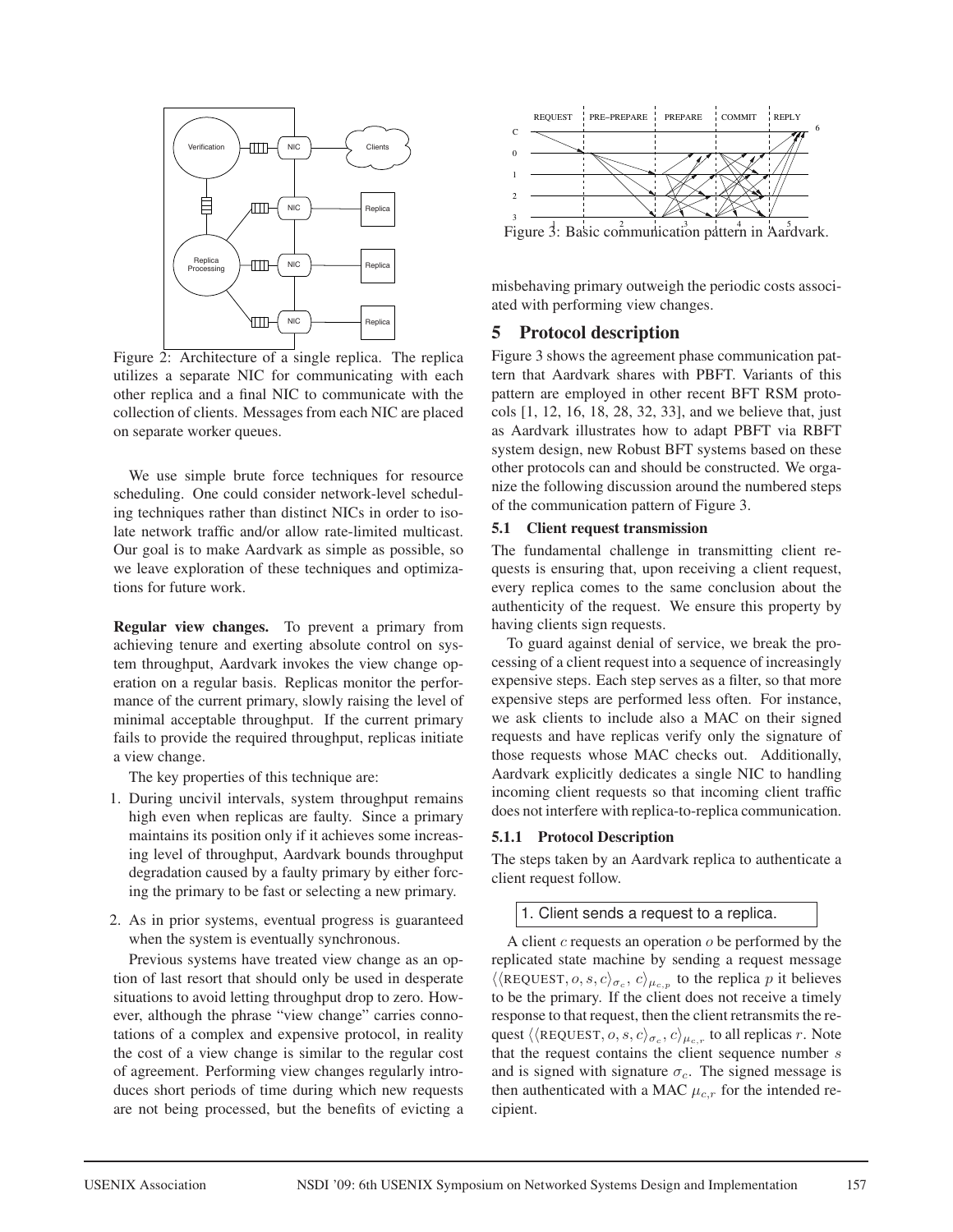

Figure 4: Decision tree followed by replicas while verifying a client request. The narrowing width of the edges portrays the devastating losses suffered by the army of client requests as it marches through the steppes of the verification process. Apologies to Minard.

Upon receiving a client request, a replica proceeds to verify it by following a sequence of steps designed to limit the maximum load a client can place on a server, as illustrated by Figure 4:

- (a) **Blacklist check.** If the sender c is not blacklisted, then proceed to step (b). Otherwise discard the message.
- (b) **MAC check.** If  $\mu_{c,p}$  is valid, then proceed to step (c). Otherwise discard the message.
- (c) Sequence check. Examine the most recent cached reply to c with sequence number  $s_{cache}$ . If the request sequence number  $s_{req}$  is exactly  $s_{cache} + 1$ , then proceed to step (d). Otherwise
- (c1) Retransmission check. Each replica uses an exponential back off to limit the rate of client reply retransmissions. If a reply has not been sent to  $c$  recently, then retransmit the last reply sent to c. Otherwise discard the message.
- (d) Redundancy check. Examine the most recent cached request from  $c$ . If no request from  $c$  with sequence number  $s_{req}$  has previously been verified or the request does not match the cached request, then proceed

to step (e). Otherwise (the request matches the cached request from  $c$ ) proceed to step (f).

- (e) **Signature check.** If  $\sigma_c$  is valid, then proceed to step (f). Additionally, if the request does not match the previously cached request for  $s_{req}$ , then blacklist c. Otherwise if  $\sigma_c$  is not valid, then blacklist the node x that authenticated  $\mu_{x,p}$  and discard the message.
- (f) Once per view check. If an identical request has been verified in a previous view, but not processed during the current view, then act on the request. Otherwise discard the message.

Primary and non-primary replicas act on requests in different ways. A primary adds requests to a PRE-PREPARE message that is part of the three-phase commit protocol described in Section 5.2. A non-primary replica  $r$  processes a request by authenticating the signed request with a MAC  $\mu_{r,p}$  for the primary p and sending the message to the primary. Note that non-primary replicas will forward each request at most once per view, but they may forward a request multiple times provided that a view change occurs between each occurrence.

Note that a REQUEST message that is verified as authentic might contain an operation that the replicated service that runs above Aardvark rejects because of an access control list (ACL) or other service-specific security violation. From the point of view of Aardvark, such messages are valid and will be executed by the service, perhaps resulting in an application level error code.

A node  $p$  only blacklists a sender  $c$  of a  $\langle \langle$ REQUEST,  $o, s, c \rangle_{\sigma_c}, c \rangle_{\mu_{c,p}}$  message if the MAC  $\mu_{c,p}$ is valid but the signature  $\sigma_c$  is not. A valid MAC is sufficient to ensure that routine message corruption is not the cause of the invalid signature sent by  $c$ , but rather that  $c$  has suffered a significant fault or is engaging in malicious behavior. A replica discards all messages it receives from a blacklisted sender and removes the sender from the blacklist after 10 minutes to allow reintegration of repaired machines.

#### 5.1.2 Resource scheduling

Client requests are necessary to provide input to the RSM while replica-to-replica communication is necessary to process those requests. Aardvark leverages separate work queues for providing client requests and replicato-replica communication to limit the fraction of replica resources that clients are able to consume, ensuring that a flood of client requests is unable to prevent replicas from making progress on requests already received. Of course, as in a non-BFT service, malicious clients can still deny service to other clients by flooding the network between clients and replicas. Defending against these attacks is an area of active independent research [23, 30].

We deploy our prototype implementation on dual core machines. As Figure 2 shows, one core verifies client re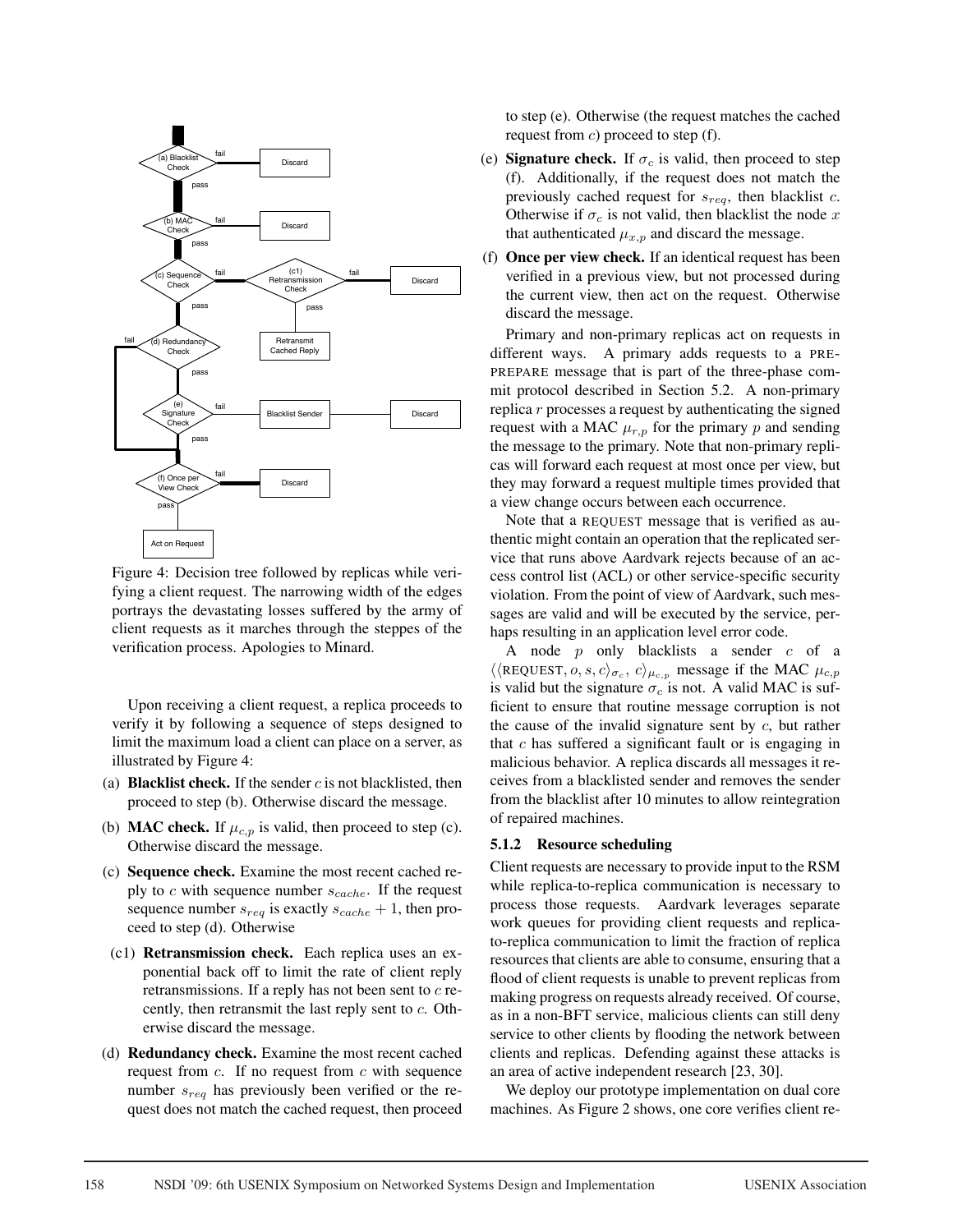quests and the second runs the replica protocol. This explicit assignment allows us to isolate resources and take advantage of parallelism to partially mask the additional costs of signature verification.

# 5.1.3 Discussion

RBFT aims at minimizing the costs that faulty clients can impose on replicas. As Figure 4 shows, there are four actions triggered by the transmission of a client request that can consume significant replica resources: MAC verification (MAC check), retransmission of a cached reply, signature verification (signature check), and request processing (act on request). The cost a faulty client can cause increases as the request passes each successive check in the verification process, but the rate at which a faulty client can trigger this cost decreases at each step.

Starting from the final step of the decision tree, the design ensures that the most expensive message a client can send is a correct request as specified by the protocol, and it limits the rate at which a faulty client can trigger expensive signature checks and request processing to the maximum rate a correct client would. The sequence check step (c) ensures that a client can trigger signature verification or request processing for a new sequence number only after its previous request has been successfully executed. The redundancy check (d) prevents repeated signature verifications for the same sequence number by caching each client's most recent request. Finally, the once per view check (f) permits repeated processing of a request only across different views to ensure progress. The signature check (e) ensures that only requests that will be accepted by all correct replicas are processed. The net result of this filtering is that, for every  $k$  correct requests submitted by a client, each replica performs at most  $k + 1$  signature verifications, and any client that imposes a  $k+1$ <sup>st</sup> signature verification is blacklisted and unable to instigate additional signature verifications until it is removed from the blacklist.

Moving up the diagram, a replica responds to retransmission of completed requests paired with valid MACs by retransmitting the most recent reply sent to that client. The retransmission check (c1) imposes an exponential back off on retransmissions, limiting the rate at which clients can force the replica to retransmit a response. To help a client learn the sequence number it should use, a replica resends the cached reply at this limited rate for both requests that are from the past but also for requests that are too far into the future.

Any request that fails the MAC check (b) is immediately discarded. MAC verifications occur on every incoming message that claims to have the right format unless the sender is blacklisted, in which case the blacklist check (a) results in the message being discarded. The rate of MAC verification operations is thus limited by the rate at which messages purportedly from non-blacklisted clients are pulled off the network, and the fraction of processing wasted is at most the fraction of incoming requests from faulty clients.

### 5.2 Replica agreement

Once a request has been transmitted from the client to the current primary, the replicas must agree on the request's position in the global order of operations. Aardvark replicas coordinate with each other using a standard three phase commit protocol [8].

The fundamental challenge in the agreement phase is ensuring that each replica can quickly collect the quorums of PREPARE and COMMIT messages necessary to make progress. Conditioning expensive operations on the gathering of a quorum of messages makes it easier to ensure robustness in two ways. First, it is possible to design the protocol so that incorrect messages sent by a faulty replica will never gain the support of a quorum of replicas. Second, as long as there exists a quorum of timely correct replicas, a faulty replica that sends correct messages too slowly, or not at all, cannot impede progress. Faulty replicas can introduce overhead also by sending messages too quickly: to protect themselves, correct replicas in Aardvark schedule messages from other replicas in a round-robin fashion.

Not all expensive operations in Aardvark are triggered by a quorum. In particular, a correct replica that has fallen behind its peers may ask them for the state it is missing by sending them a *catchup message* (see Section 5.2.1). Aardvark replicas defer processing such messages to idle periods. Note that this state-transfer procedure is self-tuning: if the system is unable to make progress because it cannot assemble quorums of PRE-PARE and COMMIT messages, then it will devote more time to processing catchup messages.

# 5.2.1 Agreement protocol

The agreement protocol requires replica-to-replica communication. A replica  $r$  filters, classifies, and finally acts on the messages it receives from another replica according to the decision tree shown in Figure 5:

(a) **Volume Check.** If replica q is sending too many messages, blacklist  $q$  and discard the message. Otherwise continue to step (b). Aardvark replicas use a distinct NIC for communicating with each replica. Using per-replica NICs allows an Aardvark replica to silence replicas that flood the network and impose excessive interrupt processing load. In our prototype, we disable a network connection when  $q$ 's rate of message transmission in the current view is a factor of 20 higher than for any other replica. After disconnecting  $q$  for flooding,  $r$  reconnects  $q$  after 10 minutes, or when  $f$  other replicas are disconnected for flooding.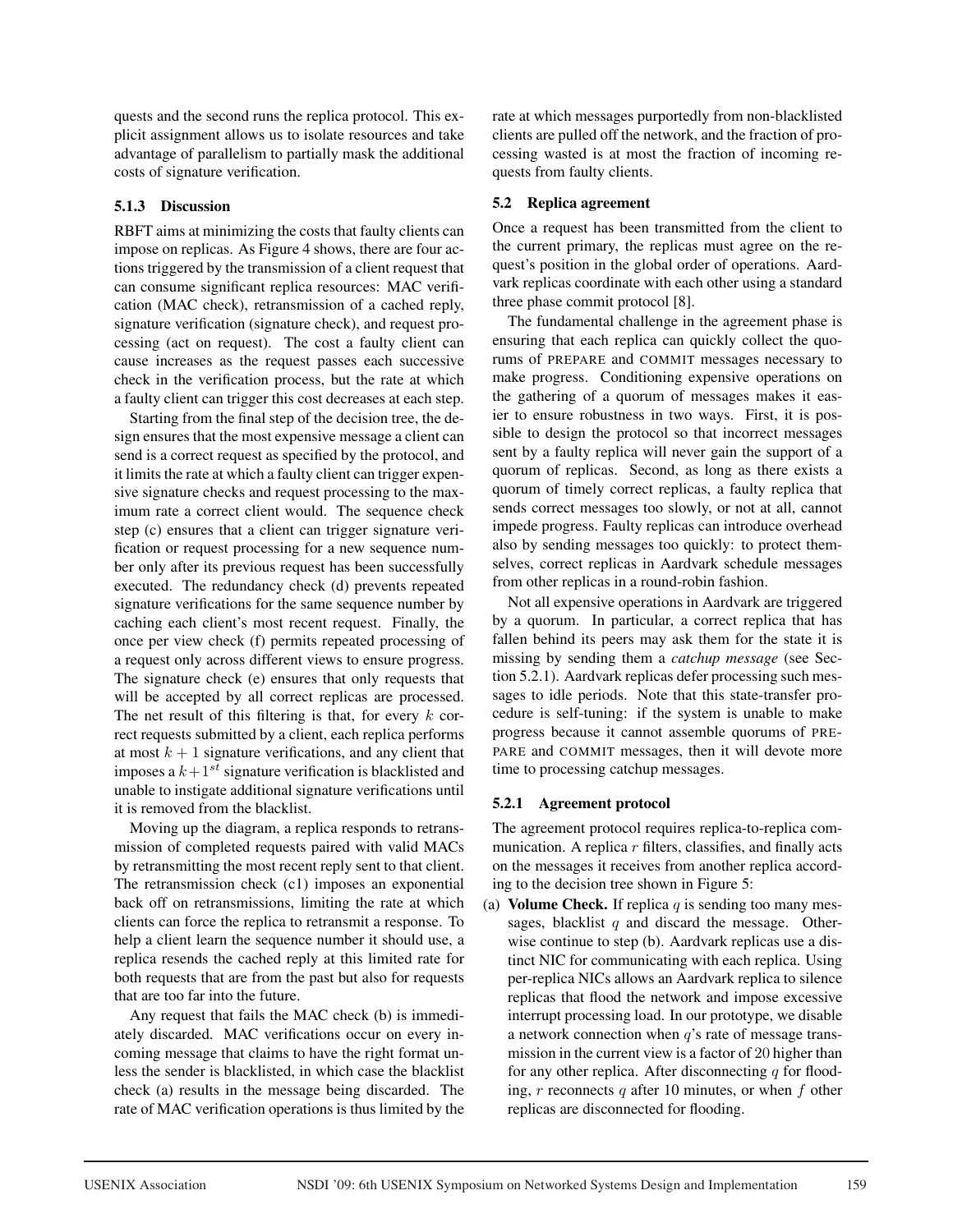

Figure 5: Decision tree followed by a replica when handling messages received from another replica. The width of the edges indicates the rate at which messages reach various stages in the processing.

- (b) Round-Robin Scheduler. Among the pending messages, select the the next message to process from the available messages in round-robin order based on the sending replica . Discard received messages when the buffers are full.
- (c) MAC Check. If the selected message has a valid MAC, then proceed to step (d) otherwise, discard the message.
- (d) Classify Message. Classify the authenticated message according to its type:
	- If the message is PRE-PREPARE, then process it immediately in protocol step 3 below.
	- If the message is PREPARE or COMMIT, then add it to the appropriate quorum and proceed to step (e).
	- If the message is a catchup message, then proceed to step (f).
	- If the message is anything else, then discard the message.
- (e) Quorum Check. If the quorum to which the message was added is complete, then act as appropriate in protocol steps 4-6 below.
- (f) Idle Check. If the system has free cycles, then process the catchup message. Otherwise, defer processing until the system is idle.

Replica  $r$  applies the above steps to each message it receives from the network. Once messages are appropriately filtered and classified, the agreement protocol continues from step 2 of the communication pattern in Figure 3.

2. Primary forms a PRE-PREPARE message containing a set of valid requests and sends the PRE-PREPARE to all replicas.

The primary creates and transmits a  $\langle PRE-PREPARE,$  $v, n$ ,  $\langle$ REQUEST,  $o, s, c \rangle_{\sigma_c}$   $\rangle_{\vec{\mu}_p}$  message where v is the current view number,  $n$  is the sequence number for the PRE-PREPARE, and the authenticator is valid for all replicas. Although we show a single request as part of the PRE-PREPARE message, multiple requests can be batched in a single PRE-PREPARE [8, 14, 18, 19].

3. Replica receives PRE-PREPARE from the primary, authenticates the PRE-PREPARE, and sends a PREPARE to all other replicas.

Upon receipt of  $\langle$ PRE-PREPARE,  $v, n$ ,  $\langle$ REQUEST,  $o, s, c \rangle_{\sigma_c}$  from primary p, replica r verifies the message's authenticity following a process similar to the one described in Section 5.1 for verifying requests. If  $r$  has already accepted the PRE-PREPARE message,  $r$  discards the message preemptively. If  $r$  has already processed a different PRE-PREPARE message with  $n' = n$  during view v, then r discards the message. If  $r$  has not yet processed a PRE-PREPARE message for  $n$ during view  $v, r$  first checks that the appropriate portion of the MAC authenticator  $\vec{\mu}_p$  is valid. If the replica has not already done so, it then checks the validity of  $\sigma_c$ . If the authenticator is not valid  $r$  discards the message. If the authenticator is valid and the client signature is invalid, then the replica blacklists the primary and requests a view change. If, on the other hand, the authenticator and signature are both valid, then the replica logs the PRE-PREPARE message and forms a  $\langle$ PREPARE,  $v, n, h,r \rangle_{\vec{\mu}_r}$  to be sent to all other replicas where  $h$  is the digest of the set of requests contained in the PRE-PREPARE message.

4. Replica receives  $2f$  PREPARE messages that are consistent with the PRE-PREPARE message for sequence number  $n$ and sends a COMMIT message to all other replicas.

Following receipt of  $2f$  matching PREPARE messages from non-primary replicas  $r'$  that are consistent with a PRE-PREPARE from primary  $p$ , replica  $r$  sends a  $\langle$  COMMIT, $v, n, r \rangle_{\vec{\mu}_r}$  message to all replicas. Note that the PRE-PREPARE message from the primary is the  $2f + 1$ <sup>st</sup> message in the PREPARE quorum.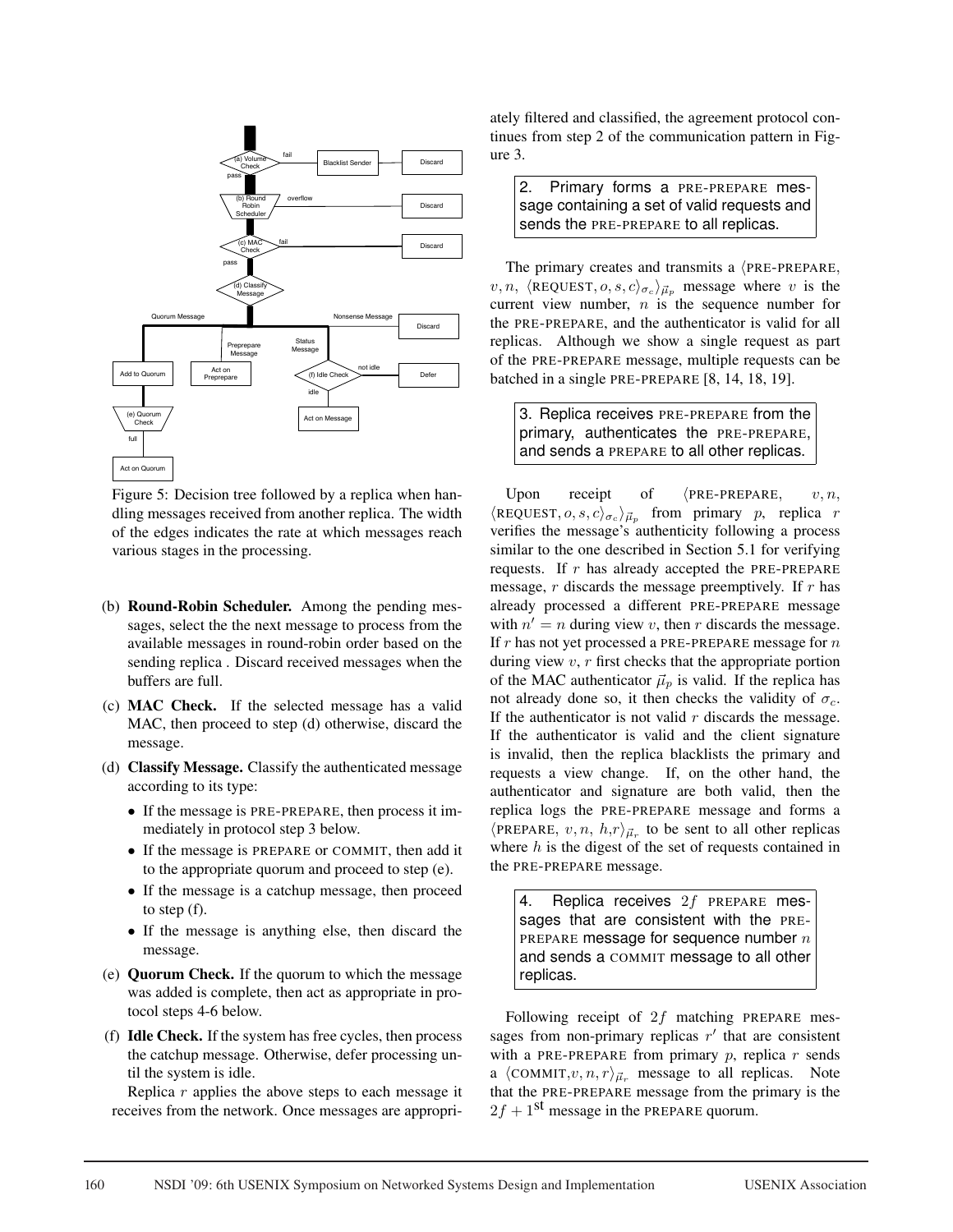5. Replica receives  $2f + 1$  COMMIT messages, commits and executes the request, and sends a REPLY message to the client.

After receipt of  $2f+1$  matching  $\langle$  COMMIT, $v, n, r' \rangle_{\vec{\mu}_{r'}}$ from distinct replicas  $r'$ , replica r commits and executes the request before sending  $\langle \text{REPLY}, v, u, r \rangle_{\mu_{r,c}}$  to client c where  $u$  is the result of executing the request and  $v$  is the current view.

6. The client receives  $f + 1$  matching RE-PLY messages and accepts the request as complete.

We also support Castro's tentative execution optimization [8], but we omit these details here for simplicity. They do not introduce any new issues for our RBFT design and analysis.

Catchup messages. State catchup messages are not an intrinsic part of the agreement protocol, but fulfill an important logistical priority of bringing replicas that have fallen behind back up to speed. If replica  $r$  receives a catchup message from a replica  $q$  that has fallen behind, then r sends q the state that q to catch up and resume normal operations. Sending catchup messages is vital to allow temporarily slow replicas to avoid becoming permanently non-responsive, but it also offers faulty replicas the chance to impose significant load on their non-faulty counterparts. Aardvark explicitly delays the processing of catchup messages until there are idle cycles available at a replica—as long as the system is making progress, processing a high volume of requests, there is no need to spend time bringing a slow replica up to speed!

# 5.2.2 Discussion

We now discuss the Aardvark agreement protocol through the lens of RBFT, starting from the bottom of Figure 5. Because every quorum contains at least a majority of correct replicas, faulty replicas can only marginally alter the rate at which correct replicas take actions (e) that require a quorum of messages. Further, because a correct replica processes catchup messages (f) only when otherwise idle, faulty replicas cannot use catchup messages to interfere with the processing of other messages. When client requests are pending, catchup messages are processed only if too many correct replicas have fallen behind and the processing of quorum messages needed for agreement has stalled and only until enough correct replicas to enable progress have caught up. Also note that the queue of pending catchup messages is finite, and a replica discards excess catchup messages.

A replica processes PRE-PREPARE messages at the rate they are sent by the primary. If a faulty primary sends them too slowly or too quickly, throughput may be reduced, hastening the transition to a new primary as described in Section 5.3.

Finally, a faulty replica could simply bombard its correct peers with a high volume of messages that are eventually discarded. The round-robin scheduler (b) limits the damage that can result from this attack: if  $c$  of its peers have pending messages, then a correct replica wastes at most  $\frac{1}{c}$  of the cycles spent checking MACs and classifying messages on what it receives from any faulty replica. The round-robin scheduler also discards messages that overflow a bounded buffer, and the volume check (a) similarly limits the rate at which a faulty replica can inject messages that the round-robin scheduler will eventually discard.

# 5.3 Primary view changes

Employing a primary to order requests enables batching [8, 14] and avoids the need to trust clients to obey a back off protocol [1, 10]. However, because the primary is responsible for selecting which requests to execute, the system throughput is at most the throughput of the primary. The primary is thus in a unique position to control both overall system progress [3, 4] and fairness to individual clients.

The fundamental challenge to safeguarding performance against a faulty primary is that a wide range of primary behaviors can hurt performance. For example, the primary can delay processing requests, discard requests, corrupt clients' MAC authenticators, introduce gaps in the sequence number space, unfairly delay or drop some clients' requests but not others, etc.

Hence, rather than designing specific mechanism to defend against each of these threats, past BFT systems [8, 18] have relied on view changes to replace an unsatisfactory primary with a new, hopefully better, one. Past systems trigger view changes conservatively, only changing views when it becomes apparent that the current primary is unlikely to allow the system to make even minimal progress.

Aardvark uses the same view change mechanism described in PBFT [8]; in conjunction with the agreement protocol, view changes in PBFT are sufficient to ensure eventual progress. They are not, however, sufficient to ensure acceptable progress.

# 5.3.1 Adaptive throughput

Replicas monitor the throughput of the current primary. If a replica judges the primary's performance to be insufficient, then the replica initiates a view change. More specifically, replicas in Aardvark expect two things from the primary: a regular supply of PRE-PREPARE messages and high sustained throughput. Following the completion of a view change, each replica starts a heartbeat timer that is reset whenever the next valid PRE-PREPARE message is received. If a replica does not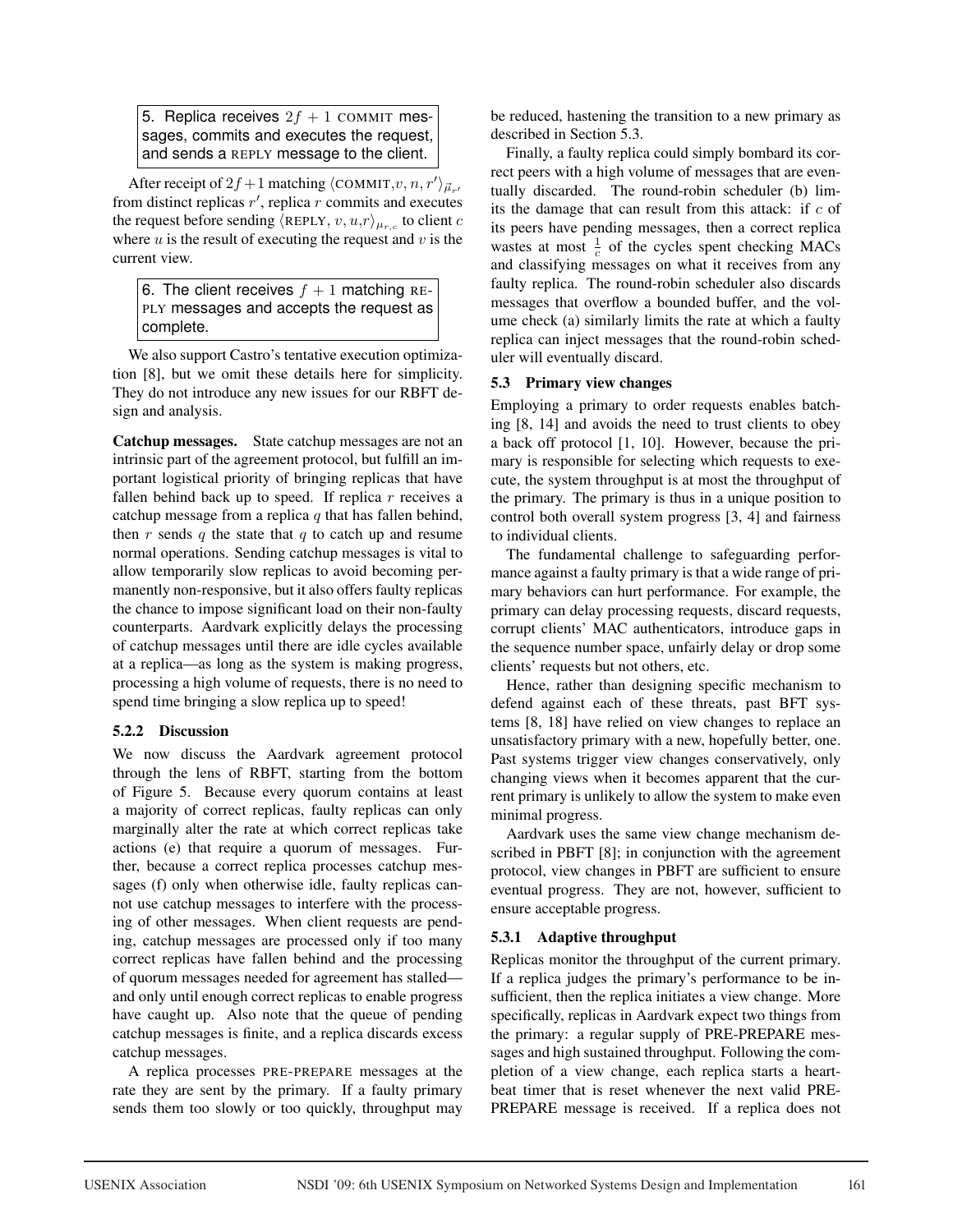receive the next valid PRE-PREPARE message before the heartbeat timer expires, the replica initiates a view change. To ensure eventual progress, a correct replica doubles the heartbeat interval each time the timer expires. Once the timer is reset because a PRE-PREPARE message is received, the replica resets the heartbeat timer back to its initial value. The value of the heartbeat timer is application and environment specific: our implementation uses a heartbeat of 40ms, so that a system that tolerates f failures demands a minimum of 1 PRE-PREPARE every every  $2^f \times 40$ ms.

The periodic checkpoints that, at pre-determined intervals, correct replicas must take to bound their state offer convenient synchronization points to assess the throughput that the primary is able to deliver. If the observed throughput in the interval between two successive checkpoints falls below a specified threshold, initially 90% of the maximum throughput observed during the previous n views, the replica initiates a view change to replace the current primary. At each checkpoint interval following an initial grace period at the beginning of each view, 5s in our prototype, the required throughput is increased by a factor of 0.01. Continually raising the bar that the current primary must reach in order to stay in power guarantees that a view change will eventually be replaced, restarting the process with the next primary. Conversely, if the system workload changes, the required throughput adjusts over n views to reflect the performance that a correct primary can provide.

The combined effect of Aardvark's new expectations on the primary is that during the first 5s of a view the primary is required to provide throughput of at least 1 request per 40ms or face eviction. The throughput of any view that lasts longer than 5s is at least 90% of the maximum throughput observed during the previous  $n$  views.

# 5.3.2 Fairness

In addition to hurting overall system throughput, primary replicas can influence which requests are processed. A faulty primary could be unfair to a specific client (or set of clients) by neglecting to order requests from that client. To limit the magnitude of this threat, replicas track fairness of request ordering. When a replica receives from a client a request that it has not seen in a PRE-PREPARE message, it adds the message to its request queue and, before forwarding the request to the primary, it records the sequence number  $k$  of the most recent PRE-PREPARE received during the current view. The replica monitors future PRE-PREPARE messages for that request, and if it receives two PRE-PREPAREs for another client before receiving a PREPARE for client  $c$ , then it declares the current primary to be unfair and initiates a view change. This ensures that two clients issuing comparable

workloads observe throughput values within a constant factor of each other.

# 5.3.3 Discussion

The adaptive view change and PRE-PREPARE heartbeats leave a faulty primary with two options: it can provide substandard service and be replaced promptly, or it can remain the primary for an extended period of time and provide service comparable to what a non-faulty primary would provide. A faulty primary that does not make any progress will be caught very quickly by the heartbeat timer and summarily replaced. To avoid being replaced, a faulty primary must issue a steady stream of PRE-PREPARE messages until it reaches a checkpoint interval, when it is going to be replaced until it has provided the required throughput. To do *just* what is needed to keep ahead of its reckoning for as long as possible, a faulty primary will be forced to to deliver 95% of the throughput expected from a correct primary.

Periodic view changes may appear to institutionalize overhead, but their cost is actually relatively small. Although the term *view change* evokes images of substantial restructuring, in reality a view change costs roughly as much as a single instance of agreement with respect to message/protocol complexity: when performed every 100+ requests, periodic view changes have marginal performance impact during gracious or uncivil intervals.

# 6 Analysis

In this section, we analyze the throughput characteristics of Aardvark when the number of client requests is large enough to saturate the system and a fraction  $g$  of those requests is correct. We show that Aardvark's throughput during long enough uncivil executions is within a constant factor of its throughput during gracious executions of the same length provided there are sufficient correct clients to saturate the servers.

For simplicity, we restrict our attention to an Aardvark implementation on a single-core machine with a processor speed of  $\kappa$  GHz. We consider only the computational costs of the cryptographic operations—verifying signatures, generating MACs, and verifying MACs, requiring θ, α, and α cycles, respectively. Since these operations occur only when a message is sent or received, and the cost of sending or receiving messages is small, we expect similar results when modeling network costs explicitly.

We begin by computing Aardvark's peak throughput during a gracious view, i.e. a view that occur during a gracious execution, in Theorem 1. We then show in Theorem 2 that during uncivil views, i.e. views that occur during uncivil executions, with a correct primary Aardvark's throughput is at least  $q$  times the throughput achieved during a gracious view; as long as the primary is correct faulty replicas are unable to adversely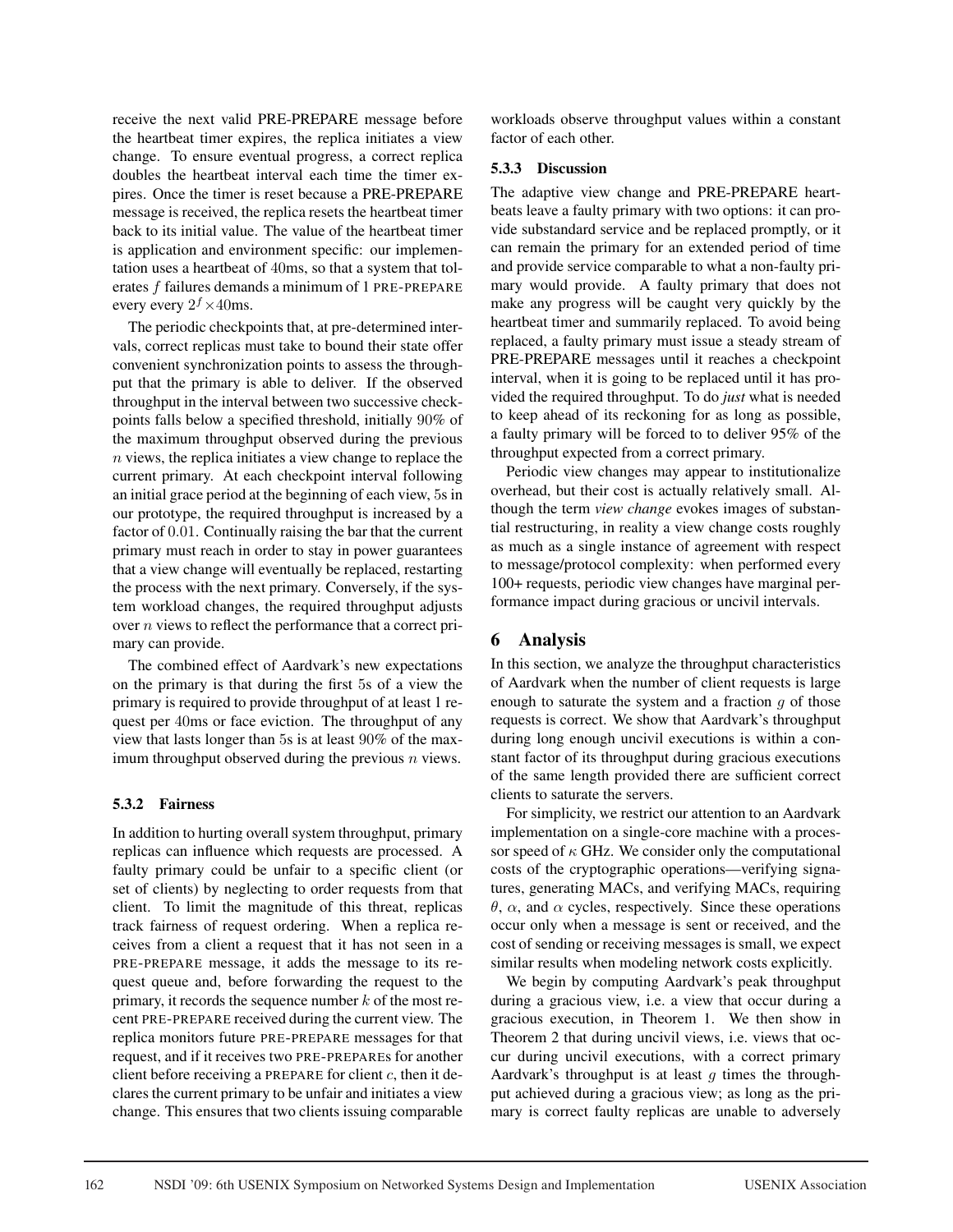impact Aardvark's throughput. Finally, we show that the throughput of an uncivil execution is at least the fraction of correct replicas times  $g$  times the throughput achieved during a gracious view.

We begin in Theorem 1 by computing  $t_{peak}$ , Aardvark's peak throughput during a gracious view, i.e. a view that occurs during a gracious execution. We then show in Theorem 2 that during uncivil views in which the primary replica is correct, Aardvark's peak throughput is only reduced to  $g \times t_{peak}$ : in other words, ignoring low level network overheads faulty replicas are unable to curtail Aardvark's throughput when the primary is correct. Finally, we show in Theorem 3 that the throughput across all views of an uncivil execution is within a constant factor of  $\frac{n-f}{n} \times g \times t_{peak}$ .

Theorem 1. *Consider a gracious view during which the system is saturated, all requests come from correct clients, and the primary generates batches of requests of size* b*. Aardvark's throughput is then at least*  $rac{\kappa}{\theta + \frac{(4n-2b-4)}{b}\alpha}$  operations per second.

*Proof.* We examine the actions required by each server to process one batch of size b. For each request in the batch, every server verifies one signature. The primary also verifies one MAC per request. For each batch, the primary generates  $n-1$  MACs to send the PRE-PREPARE and verifies  $n - 1$  MACs upon receipt of the PREPARE messages; replicas instead verify one MAC in the primary's PRE-PREPARE, generate  $(n - 1)$  MACs when they send the PREPARE messages, and verify  $(n - 2)$ MACs when they receive them. Finally, each server first sends and then receives  $n - 1$  COMMIT messages, for which it generates and verifies a total of  $n - 2$  MACs, and generates a final MAC for each request in the batch to authenticate the response to the client. The total computational load per request is thus  $\theta + \frac{(4n+2b-4)}{b} \alpha$  at the primary, and  $\theta + \frac{(4n+b-4)}{b} \alpha$  at a replica. The system's throughput at saturation during a sufficiently long view in a gracious interval is thus at least  $\frac{\kappa}{\theta + \frac{(4n+2b-4)}{b}\alpha}$  requests/sec.

Theorem 2. *Consider an uncivil view in which the primary is correct and at most* f *replicas are Byzantine. Suppose the system is saturated, but only a fraction of the requests received by the primary are correct. The throughput of Aardvark in this uncivil view is within a constant factor of its throughput in a gracious view in which the primary uses the same batch size.*

*Proof.* Let  $\theta$  and  $\alpha$  denote the cost of verifying, respectively, a signature and a MAC. We show that if  $q$  is the fraction of correct requests, the throughput during uncivil views with a correct primary approaches g of the gracious view's throughput as the ratio  $\frac{\alpha}{\theta}$  tends to 0.

In an uncivil view, faulty clients may send unfaithful requests to every server. Before being able to form a batch of b correct requests, the primary may have to verify  $\frac{b}{g}$  signatures and MACs, and correct replicas may verify  $\frac{b}{g}$  signatures and an additional  $(\frac{b}{g})(1-g)$ MACs. Because a correct server processes messages from other servers in round-robin order, it will process at most two messages from a faulty server per message that it would have processed had the server been correct. The total computational load per request is thus  $\frac{1}{g}$  ( $\theta + \frac{b(1+g)+4g(n-1+f)}{b}$  at the primary, and  $\frac{1}{g}(\theta + \frac{b+4g(n-1+f)}{b}\alpha)$  at a replica. The system's throughput at saturation during a sufficiently long view in an uncivil interval with a correct primary thus is at least  $\frac{g\kappa}{\theta + \frac{(b(1+g)+4g(n-1+f))}{b}}$  requests per second: as the ratio  $\frac{\alpha}{\theta}$  tends to 0, the ratio between the uncivil and gracious throughput approaches g.

Theorem 3. *For sufficiently long uncivil executions and for small* f *the throughput of Aardvark, when properly configured, is within a constant factor of its throughput in a gracious execution in which primary replicas use the same batch size.*

*Proof.* First consider the case in which all the uncivil views have correct primary replicas. Assume that in a properly configured Aardvark  $t_{baseViewTimeout}$  is set so that during an uncivil interval, a view change to a correct primary completes within  $t_{baseViewTimeout}$ . Since a primary's view lasts at least  $t_{gracePeriod}$ , as the ratio  $\frac{\alpha}{\theta}$  tends to 0, the ratio between the throughput during a gracious view and an uncivil interval approaches  $g \frac{t_{gracePeriod}}{t_{baseViewTimeout}+t_{gracePeriod}}$ 

Now consider the general case. If the uncivil interval is long enough, at most  $\frac{f}{n}$  of its views will have a Byzantine primary. Aardvark's heartbeat timer provides two guarantees. First, a Byzantine server that does not produce the throughput that is expected of a correct server will not last as primary for longer than a grace period. Second, a correct server is always retained as a primary for at least the length of a grace period. Furthermore, since the throughput expected of a primary at the beginning of a view is a constant fraction of the maximum throughput achieved by the primary replicas of the last n views, faulty primary replicas cannot arbitrarily lower the throughput expected of a new primary. Finally, since the view change timeout is reset after a view change that results in at least one request being executed in the new view, no view change attempt takes longer then  $t_{maxViewTimeout} = 2^f t_{baseViewTimeout}$ . It follows that, during a sufficiently long uncivil interval, the throughput will be within a factor of  $\frac{t_{gracePeriod}}{t_{maxViewTimeout}+t_{gracePeriod}}\frac{n-f}{n}$  of that of Theorem 2, and, as  $\frac{\alpha}{\theta}$  tends to 0, the ratio between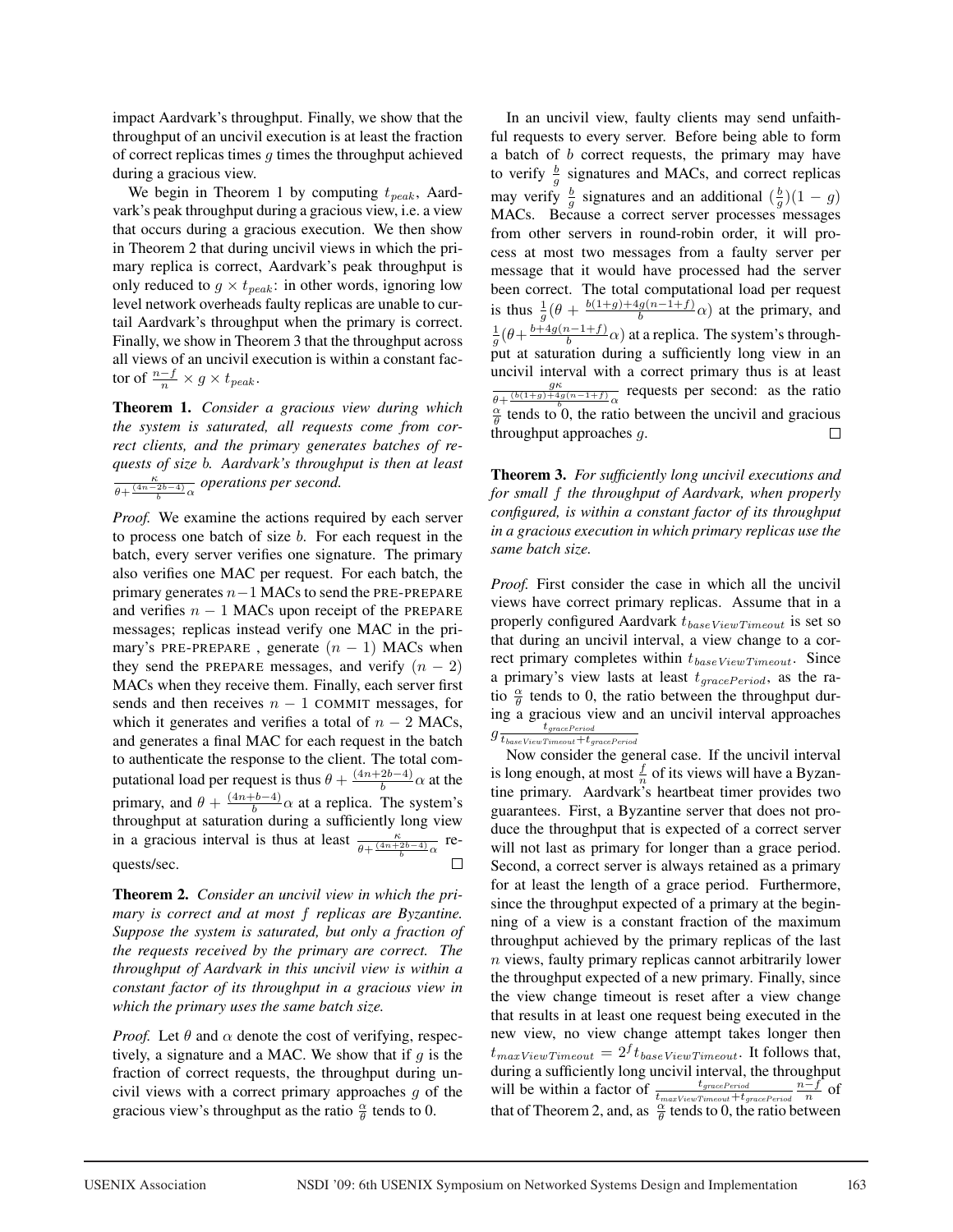

Figure 6: Latency vs. throughput for various BFT systems.

the throughput during uncivil and gracious intervals ap- $\text{proaches } g \frac{t_{gracePeriod}}{t_{maxViewTimeout} + t_{gracePeriod}} \frac{(n-f)}{n}.$  $\Box$ 

# 7 Evaluation

We evaluate the performance of Aardvark, PBFT, HQ, Q/U and Zyzzyva on an Emulab cluster [31]. This cluster consists of machines with dual 3GHz Intel Pentium 4 Xeon processors, 1GB of memory, and 1 Gb/s Ethernet connections.

The code bases used to report our results are provided by the respective systems' authors. James Cowling provided us the December 2007 public release of the PBFT code base [5] as well as a copy of the HQ co-debase. We used version 1.3 of the Q/U co-debase, provided to us by Michael Abd-El-Malek in October 2008 [27]. The Zyzzyva co-debase is the version used in the SOSP 2007 paper [18]. Whenever feasible, we rely on the existing pre-configurations for each system to handle  $f = 1$ Byzantine failure.

Our evaluation makes three points: (a) despite our choice to utilize signatures, change views regularly, and forsake IP multicast, Aardvark's peak throughput is competitive with that of existing systems; (b) existing systems are vulnerable to significant disruption as a result of a broad range of Byzantine behaviors; and (c) Aardvark is robust to a wide range of Byzantine behaviors. When evaluating existing systems, we attempt to identify places where the prototype *implementation* departs from the published *protocol*.

#### 7.1 Aardvark

Aardvark's peak throughput is competitive with that of state of the art systems as shown in Figure 6. Aardvark's throughput peaks 38667 operations per second, while Zyzzyva and PBFT observe maximum throughputs of 65999 and 61710 operations per second, respectively.

Figures 7 and 8 explore the impact of regular view changes on the latency observed by Aardvark clients in



Figure 7: The latency of an individual client's requests running Aardvark with 210 total clients. The sporadic jumps represent view changes in the protocol.



Figure 8: CDF of request latencies for 210 clients issuing 100,000 requests with Aardvark servers.

an experiment with 210 clients each issuing 100,000 requests. Figure 7 shows the per request latency observed by a single client during the run. The periodic latency spikes correspond to view changes. When a client issues a request as the view change is initiated, the request is not processed until the request arrives at the new primary following a client timeout and retransmission. In most cases a single client retransmission is sufficient, but additional retransmissions may be required when multiple view changes occur in rapid succession. Figure 8 shows the CDF for latencies of all client requests in the same experiment. We see that 99.99% of the requests have latency under 15ms, and only a small fraction of all requests incur the higher latencies induced by view changes. We configure an Aardvark client with a retransmission timeout of 150ms and we have not explored other settings.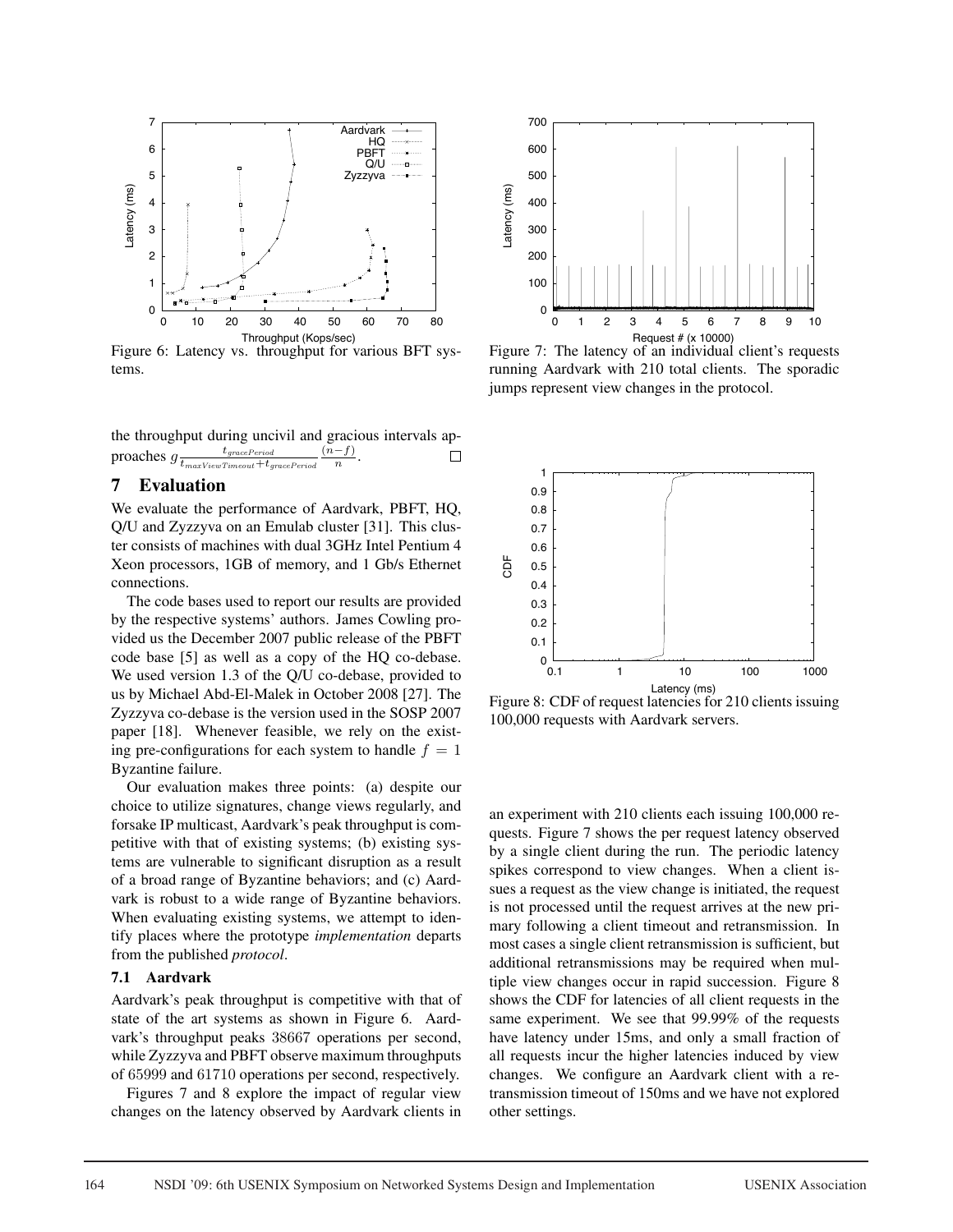| System                            | Peak Throughput |
|-----------------------------------|-----------------|
| Aardvark                          | 38667           |
| <b>PRFT</b>                       | 61710           |
| PBFT w/ client signatures         | 31777           |
| Aardvark w/o signatures           | 57405           |
| Aardvark w/o regular view changes | 39771           |

Table 2: Peak throughput of Aardvark and incremental versions of the Aardvark protocol

#### 7.1.1 Putting Aardvark together

Aardvark incorporates several key design decisions that enable it to perform well in the presence of Byzantine failure. We study the performance impact of these decisions by measuring the throughput of several PBFT and Aardvark variations, corresponding to the evolution between these two systems. Table 2 reports these peak throughputs.

While requiring clients in PBFT to sign requests reduces throughput by 50%, we find that the cost of requiring Aardvark clients to use the hybrid MAC-signature scheme imposes a smaller 33% hit to system throughput. Explicitly separating the work queues for client and replica communication makes it easy for Aardvark to utilize the second processor in our test bed machines, which reduces the additional costs Aardvark pays to verify signed client requests. This parallelism is the primary source of the 30% improvement we observe between PBFT with signatures and Aardvark.

Peak throughput for Aardvark with and without regular view changes is comparable. The reason for this is rather straightforward: when both the new and old primary replicas are non-faulty, a view change requires approximately the same amount of work as a single instance of consensus. Aardvark views led by a non-faulty primary are sufficiently long that the throughput costs associated with performing a view change are negligible.

# 7.2 Evaluating faulty systems

In this section we evaluate Aardvark and existing systems in the context of failures. It is impossible to test every possible Byzantine behavior; consequently we use our knowledge of the systems to construct a set of workloads that we believe to be close to the worst case for Aardvark and other systems. While other faulty behaviors are possible and may stress the evaluated systems in different ways, we believe that our results are indicative of both the frailty of existing systems and the robustness of Aardvark.

# 7.2.1 Faulty clients

We focus our attention on two aspects of client behavior that have significant impact on system throughput: request dissemination and network flooding.

Request dissemination. Table 1 in the Introduction explores the impact of faulty client behavior related to request distribution on the PBFT, HQ, Zyzzyva, and Aardvark prototypes. We implement different client behaviors for the different systems in order to stress test the design decisions the systems have made.

In PBFT and Zyzzvya, the clients send requests that are authenticated with MAC authenticators. The faulty client includes an inconsistent authenticator on requests so that request verification will succeed at the primary but fail for all other replicas. When the primary includes the client request in a PRE-PREPARE message, the replicas are unable to verify the request.

We developed this workload because, on paper, the protocols specify what appears to be an expensive processing path to handle this contingency. In this situation PBFT specifies a view change while Zyzzyva invokes a conflict resolution procedure that blocks progress and requires replicas to generate signatures. In theory these procedures should have a noticeable, though finite, impact on performance. In particular, PBFT progress should stall until a timeout forces a new view ([6] pp. 42– 43), at which point other clients can make some progress until the faulty client stalls progress again. In Zyzzyva, the servers should pay extra overheads for signatures and view changes.

In practice the throughput of both prototype implementations drops to 0. In Zyzzyva the reconciliation protocol is not fully implemented; in PBFT the client behavior results in repeated view changes, and we have not observed our experiment to finish. While the full PBFT and Zyzzyva protocol specifications guarantee liveness under eventual synchrony, the protocol steps required to handle these cases are sufficiently complex to be difficult to implement, easy to overlook, or both.

In HQ, our intended attack is to have clients send certificates during the WRITE-2 phase of the protocol with an inconsistent MAC authenticator. The response specified by the protocol is a signed WRITE-2-REFUSED message which is subsequently used by the client to initiate a call to initiate a request processed by an internal PBFT protocol. This set of circumstances presents a point in the HQ design where a single client, either faulty or simply unlucky, can force the replicas to generate expensive signatures resulting in a degradation in system throughput. We are unable to evaluate the precise impact of this client behavior because the replica processing necessary to handle inconsistent MAC authenticators from clients is not implemented.

Q/U clients, in the lack of contention, are unable to influence each other's operations. During contention, replicas are required to perform barrier and commit operations that are rate limited by a client-initiated exponential back off. During the barrier and commit opera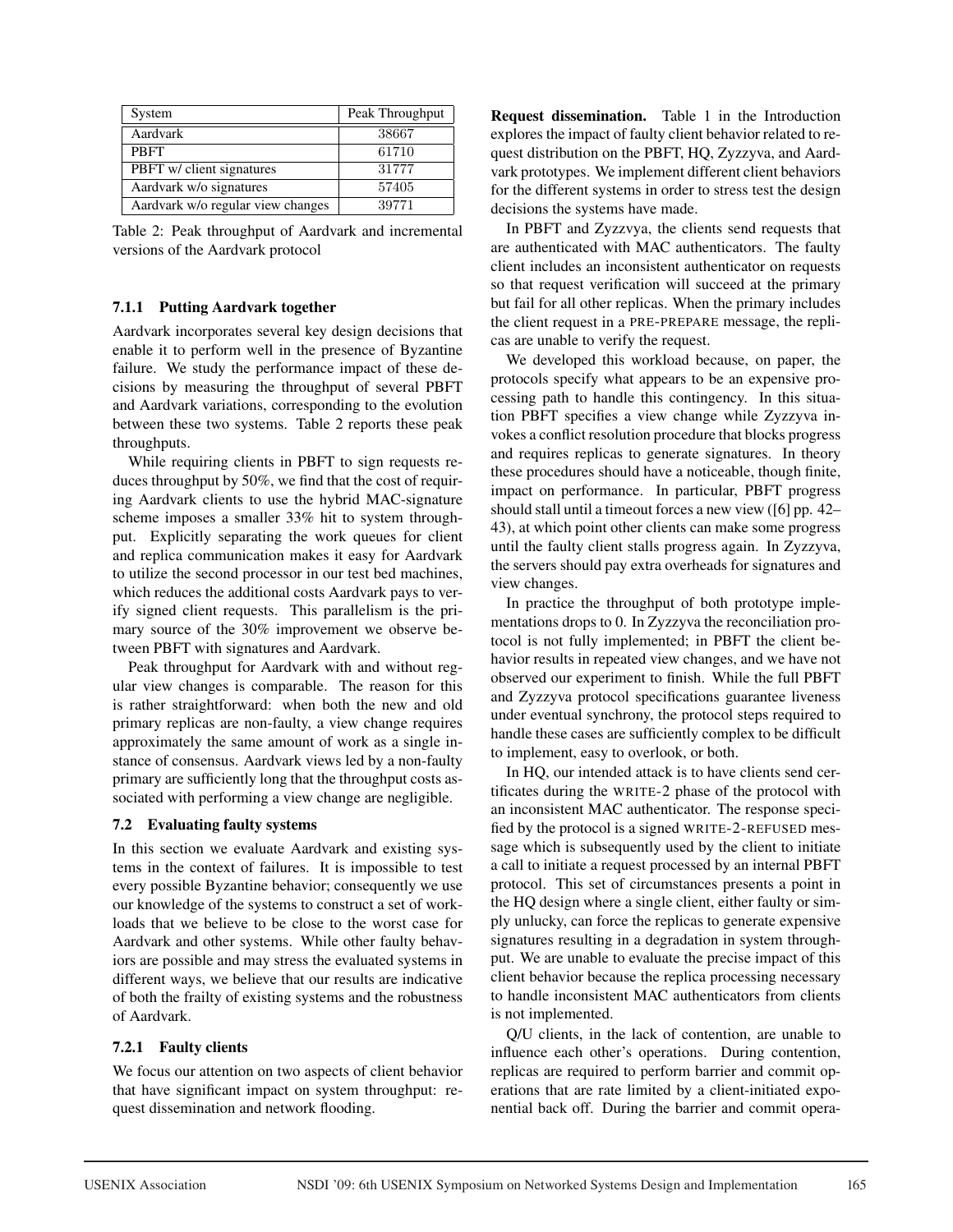tions, a faulty client that sends inconsistent certificates to the replicas can theoretically complicate the process further. We implement a simpler scenario in which all clients are correct, yet they issue contending requests to the replicas. In this setting with only 20 clients, Q/U provides 0 throughput. Q/U's focus on performance in the absence of both failures and contention makes it especially vulnerable in practice—clients that issue contending requests can decimate system throughput, whether the clients are faulty or not.

To avoid corner cases where different replicas make different judgments about the legitimacy of a request, Aardvark clients sign requests. In Aardvark, the closest analogous client behaviors to those discussed above for other systems are sending requests with a valid MAC and invalid signature or sending requests with invalid MACs. We implement both attacks and find the results to be comparable. In Table 1 we report the results for requests with invalid MACs.

Network flooding. In Table 3 we demonstrate the impact of a single faulty client that floods the replicas with messages. During these experiments correct clients issue requests sufficient to saturate each system while a single faulty client implements a brute force denial of service attack by repeatedly sending 9KB UDP messages to the replicas. For PBFT and Zyzzyva, 210 clients are sufficient to saturate the servers while Q/U and HQ are saturated with 30 client processes.

The PBFT and Zyzzyva prototypes suffer dramatic performance degradation as their incoming network resources are consumed by the flooding client; processing the incoming client requests disrupt the replicato-replica communication necessary for the systems to make progress. In both cases, the pending client requests eventually overflows internal queues and crashes the servers. Q/U and HQ suffer smaller degradations in throughput from the spamming replicas. The UDP traffic is dropped by the network stack with minimal processing because they are not valid TCP packets. The slowdowns observed in Q/U and HQ correspond to the displaced network bandwidth.

The reliance on TCP communication in Q/U and HQ changes rather than solves the challenge presented by a flooding client. For example, a single faulty client that repeatedly requests TCP connections crashes both the Q/U and HQ servers.

In each of these systems, the vulnerability to network flooding is a byproduct of the prototype implementation and is not fundamental to the protocol design. Network isolation techniques such as those described in Section 5 could similarly be applied to these systems.

In the case of Aardvark, the decision to use separate NICs and work queues for client and replica requests

| System      | Peak Throughput | Network Flooding |            |  |
|-------------|-----------------|------------------|------------|--|
|             |                 | <b>UDP</b>       | <b>TCP</b> |  |
| <b>PBFT</b> | 61710           | crash            |            |  |
| O/U         | 23850           | 23110            | crash      |  |
| HO          | 7629            | 4470             |            |  |
| Zyzzyva     | 65999           | crash            |            |  |
| Aardvark    | 38667           | 7873             |            |  |

Table 3: Observed peak throughput of BFT systems in the fault free case and under heavy client retransmission load. UDP network flooding corresponds to a single faulty client sending 9KB messages. TCP network flooding corresponds to a single faulty client sending requests to open TCP connections and is shown for TCP based systems.

| System      | Peak Throughput | ms    | $10 \text{ ms}$ | $100 \text{ ms}$ |
|-------------|-----------------|-------|-----------------|------------------|
| <b>PRFT</b> | 61710           | 5041  | 4853            | 1097             |
| Zyzzyva     | 65999           | 27776 | 5029            | crash            |
| Aardvark    | 38667           | 38542 | 37340           | 37903            |

Table 4: Throughput during intervals in which the primary delays sending PRE-PREPARE message (or equivalent) by 1, 10, and 100 ms.

ensures that a faulty client is unable to prevent replicas from processing requests that have already entered the system. The throughput degradation observed by Aardvark tracks the fraction of requests that replicas receive that were sent by non-faulty clients.

#### 7.2.2 Faulty Primary

In systems that rely on a primary, the primary controls the sequence of requests that are processed during the current view.

In Table 4 we show the impact on PBFT, Zyzzyva, and Aardvark prototypes of a primary that delays sending PRE-PREPARE messages by 1, 10, or 100 ms. The throughput of both PBFT and Zyzzyva degrades dramatically as the slow primary is not slow enough to trigger their view change conditions. This throughput degradation is a consequence of the protocol design and specification of when view changes should occur. With an extremely slow primary, Zyzzyva eventually succumbs to a memory leak exacerbated by holding on to requests for an extended period of time. The throughput achieved by Aardvark indicates that adaptively performing view changes in response to observed throughput is a good technique for ensuring performance.

In addition to controlling the rate at which requests are inserted into the system, the primary is also responsible for controlling which requests are inserted into the system. Table 5 explores the impact that an unfair primary can have on the throughput of a targeted node. In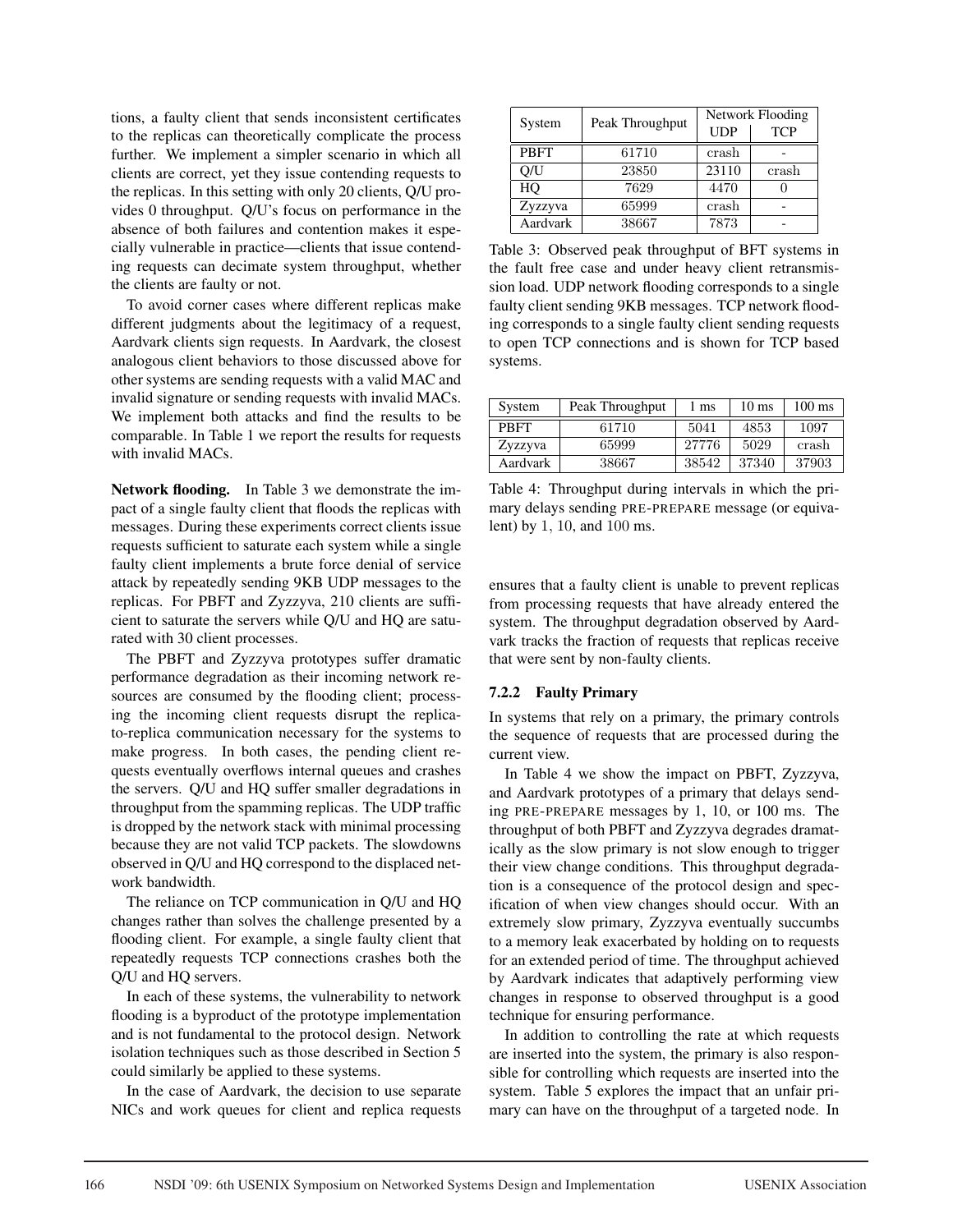| System      | <b>Starved Throughput</b> | Normal Throughput |
|-------------|---------------------------|-------------------|
| <b>PRFT</b> | 1.25                      | 1446              |
| Zyzzyva     |                           | 1718              |
| Aardvark    | 358                       | 465               |

Table 5: Average throughput for a starved client that is shunned by a faulty primary versus the average per-client throughput for any other client.

the case of PBFT and Aardvark, the primary sends a PRE-PREPARE for the targeted client's request only after receiving the the request 9 times. This heuristic prevents the PBFT primary from triggering a view change and demonstrates dramatic degradation in throughput for the targeted client in comparison to the other clients in the system. For Zyzzyva, the unfair primary ignores messages from the targeted client entirely. The resulting throughput is 0 because the implementation is incomplete, and replicas in the Zyzzyva prototype do not forward received requests to the primary as specified by the protocol. Aardvark's fairness detection and periodic view changes limit the impact of the unfair primary.

#### 7.2.3 Non-Primary Replicas

We implement a faulty replica that fails to process protocol messages and insted blasts network traffic at the other replicas and show the results in Table 6. In the first experiments, a faulty replica blasts 9KB UDP messages at the other replicas. The PBFT and Zyzzyva prototypes again show very low performance as the incoming traffic from the spamming replica displaces much of the legitimate traffic in the system, denying the system both requests from the clients and also replica messages required to make progress. Aardvark's use of separate worker queues ensures that the replicas process the messages necessary to make progress. In the second experiment, the faulty The Q/U and HQ replicas again open TCP connections, consuming all of the incoming connections on the other replicas and denying the clients access to the service.

Once again, the shortcomings of the systems are a byproduct of implementation and not protocol design. We speculate that improved network isolation techniques would make the systems more robust.

# 8 Related work

We are not the first to notice significantly reduced performance for BFT protocols during periods of failures or bad network performance or to explore how timing and failure assumptions impact performance and liveness of fault tolerant systems.

Singh et al.  $[29]$  show that PBFT  $[8]$ , Q/U  $[1]$ , HQ [12], and Zyzzyva [18] are all sensitive to network performance. They provide a thorough examination of

| System      | Peak Throughput | Replica Flooding |            |  |
|-------------|-----------------|------------------|------------|--|
|             |                 | <b>UDP</b>       | <b>TCP</b> |  |
| <b>PBFT</b> | 61710           | 251              |            |  |
| O/U         | 23850           | 19275            | crash      |  |
| HО          | 7629            | crash            | crash      |  |
| Zyzzyva     | 65999           |                  |            |  |
| Aardvark    | 38667           | 11706            |            |  |

Table 6: Observed peak throughput and observed throughput when one replica floods the network with messages. UDP flooding consists of a replica sending 9KB messages to other replicas rather than following the protocol. TCP flooding consists of a replica repeatedly attempting to open TCP connections on other replicas.

the gracious executions of the four canonical systems through a ns2 [25] network simulator. Singh et al. explore performance properties when the participants are well behaved and the network is faulty; we focus our attention on the dual scenario where the participants are faulty and the network is well behaved.

Aiyer et al. [3] and Amir et al. [4] note that a slow primary can result in dramatically reduced throughput. Aiyer et al. combat this problem by frequently rotating the primary. Amir et al. address the challenge instead by introducing a pre-agreement protocol requiring several all-to-all message exchanges and utilizing signatures for all authentication. Their solution is designed for environments where throughout of 800 requests per second is considered good. Condie et al. [11] address the ability of a well placed adversary to disrupt the performance of an overlay network by frequently restructuring the overlay, effectively changing its view.

The signature processing and scheduling of replica messages in Aardvark is similar in flavor to the early rejection techniques employed by the LOCKSS system [15, 24] in order to improve performance and limit the damage an adversary can inflict on system.

PBFT [8], Q/U [1], HQ [12], and Zyzzyva [18] are recent BFT replication protocols that focus on optimizing performance during gracious executions and collectively demonstrate that BFT replication systems can provide excellent performance during gracious executions. We instead focus on increasing the robustness of BFT systems by providing good performance during uncivil executions. Hendricks et al. [17] explore the use of erasure coding increase the efficiency of BFT replicated storage; they emphasizes increasing the bandwidth and storage efficiency of a replication protocol similar to Q/U and not the fault tolerance of the replication protocol.

# 9 Conclusion

We claim that high assurance systems require BFT protocols that are more robust to failures than existing sys